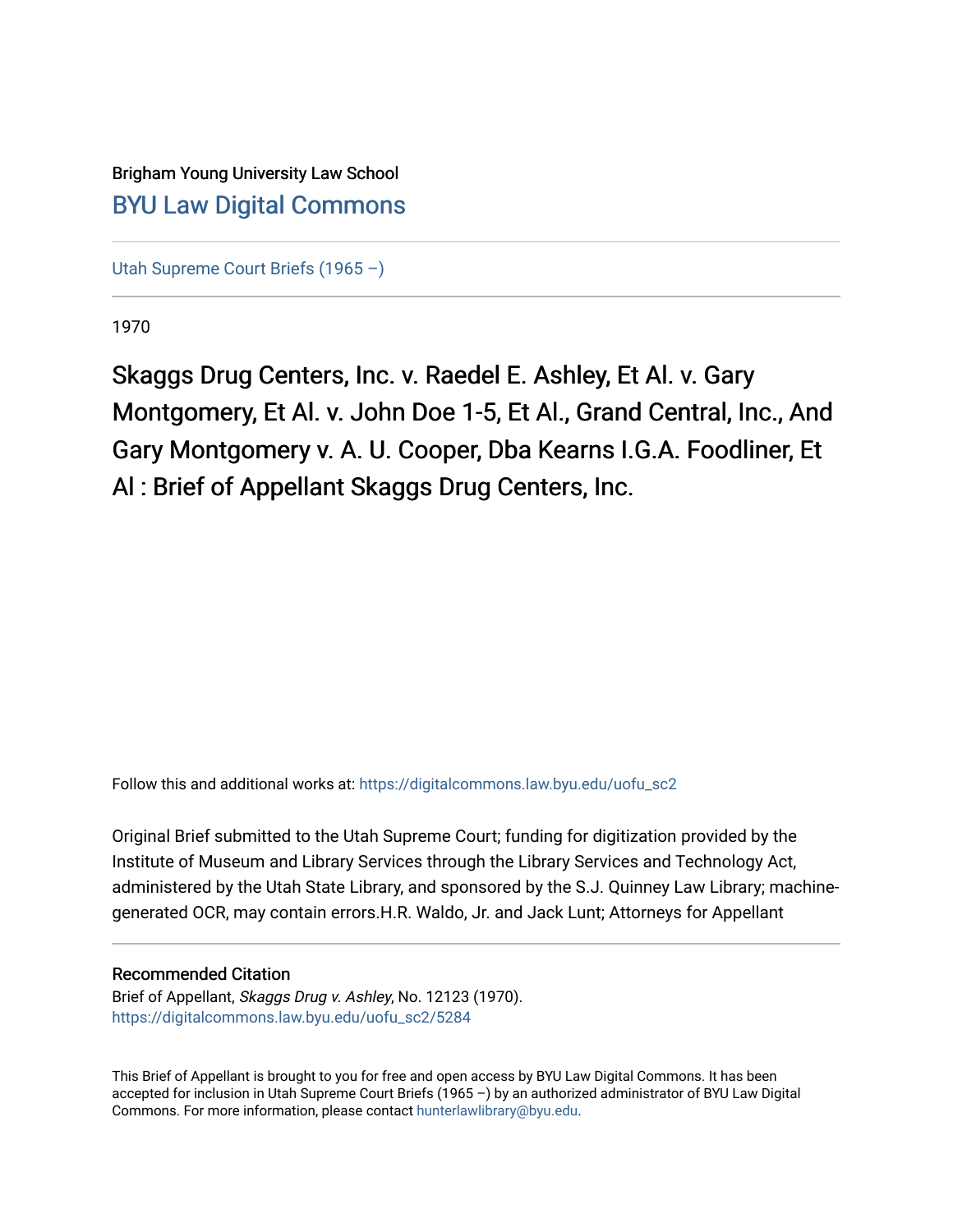# **IN THE SUPREME COURT OF THE STATE OF UTAH**

SKAGGS DRUG CENTERS, INC., a Delaware corporation, Plaintiff-Appellant, vs. RAEDEL E. ASHLEY, et al, Defendants-Appellees.

GARY MONTGOMERY, et al, Plaintiffs-Appellants, vs.

JOHN DOE 1-5, et al, Defendants-Appellees, and

GRAND CENTRAL, INC., a corporation, Intervenor,

GARY MONTGOMERY,

Plaintiff-Appellant,

vs. A. B. COOPER, dba KEARNS IGA FOODLINER, et al, Defendants-Appellees

> BRIEF OF APPELLANT SKAGGS DRUG CENTERS, INC.

Appeal from a Judgment of the Third District Court In and For Salt Lake County, Utah The Honorable Leonard W. Elton, Presiding



C' il Sapreme Court, Ulth

i

H. R. WALDO, JR., and JACK LUNT of JONES, WALDO, HOLBROOK & McDONOUGH 800 Walker Bank Building<br>Salt Lake City, Utah Attorneys for Plaintiff-Appellant Skaggs Drug Centers, Inc.

BRUCE C. HAFEN of STRONG, POELMAN & FOX El Paso Gas Building Salt Lake City, Utah Attorneys for Plaintiffs-Appellants<br>Gary Montgomery, Alan K. Jeppesen,<br>Richard Harrington, Henry Skidmore, Gary L. Paxton and Larry R. Keller

(Attorneys for Defendants-Respondents Listed on inside cover)

Case No. 12123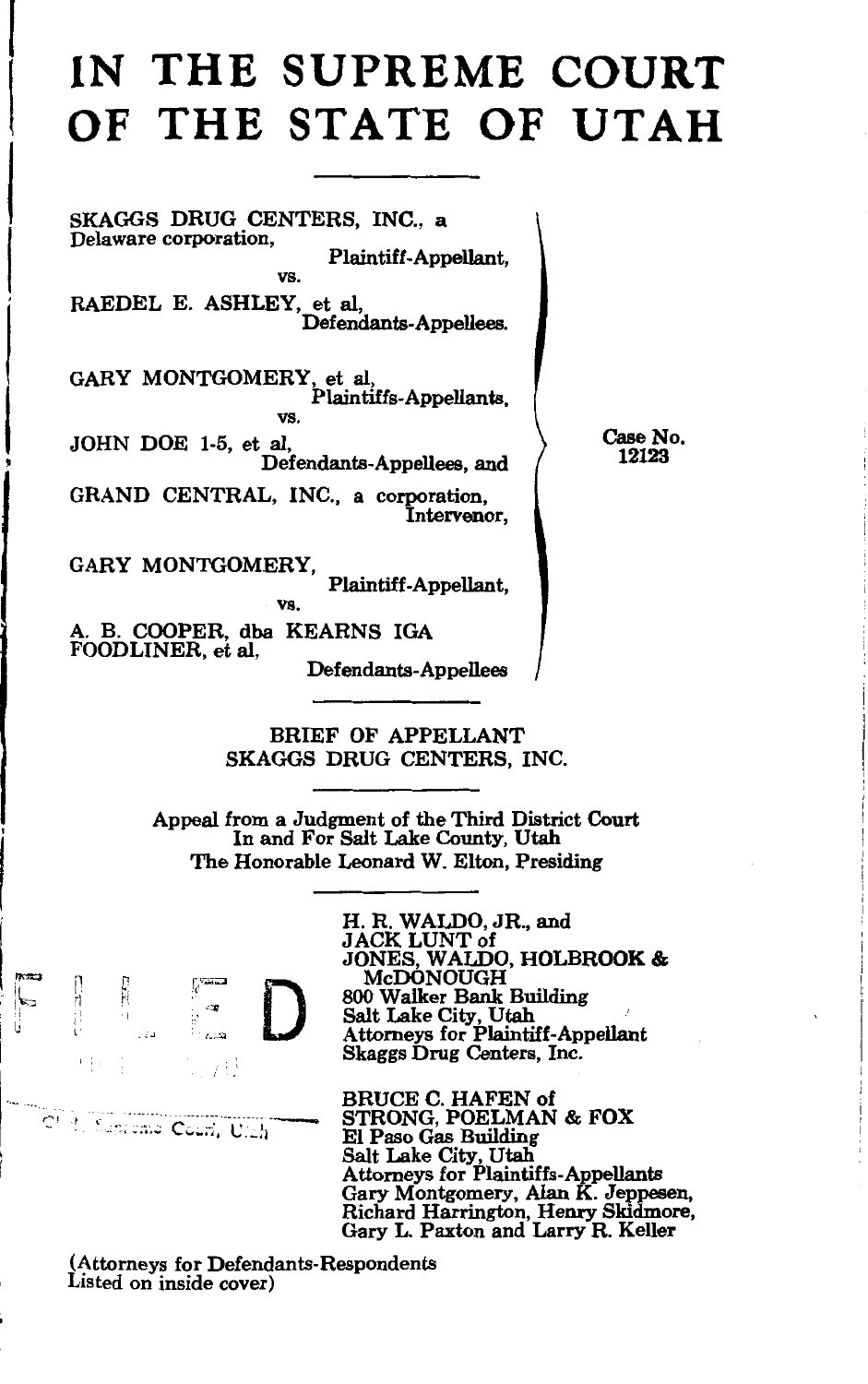KENT B LINEBAUGH 529 East South Temple Salt Lake City, Utah Attorney for Defendant-Respondent Key Rexall Drug

JAMES E. FAUST 922 Kearns Building Salt Lake City, Utah Attorney for Defendant-Respondent Warren's Holladay Pharmacy

MAX K. MANGUM 315 East 2nd South Salt Lake City, Utah Attorney for Defendant-Respondent Success Pharmacy

PHIL L. HANSEN 231 East 4th South Salt Lake City, Utah Attorney for Defendants-Respondents Westside Drug Store The Broadway, Inc. Sixth Avenue Pharmacy

RICHARD H. MOFFAT<br>1311 Walker Bank Building Salt Lake City, Utah Attorney for Defendant-Respondent Harmon City, Inc.

0. ROBERT MEREDITH 425 South 4th East No. 200 Salt Lake City, Utah Attorney for Defendant-Respondent Kearns Drug Center, Inc.

LYNN G. FOSTER 315 East 2nd South No. 406 Attorney for Defendant-Respondent Plaza Pharmacy, Inc.

NED WARNOCK and A.M.FERRO 414 Walker Bank Building Salt Lake City, Utah Attorneys for Defendants-Respondents The Prescription Pharmacy, Inc. Lowe's Pharmacy, Inc.

GERALD R. HANSEN 455 East 4th South Salt Lake City, Utah Attorney for Defendants-Respondents Allied War Surplus Beaver Grocery

RICARDO B. FERRARI 141 East 1st South Salt Lake City, Utah Attorney for Defendant-Respondent Mountair Pharmacy

DOUGLAS E. ROTH, President Hyland Pharmacy, Inc. 3291 Highland Drive Salt Lake City, Utah (No Attorney Involved)

DAVIS K. WATKISS and ROBERT S. CAMPBELL, JR. 400 El Paso Gas Building Attorneys for Miniature Enterprises, Inc. Blae's Quality Foods

BRYCE E. ROE and RALPH L. JERMAN 340 East 4th South Salt Lake City, Utah Attorneys for K wikee Market The Southland Corp., dba 7-11 Food Stores

JUSTIN C. STEWART<br>Newhouse Building Salt Lake City, Utah Attorney for Defendant-Respondent Ward Market, Inc.

ROBERT M. YEATES<br>206 El Paso Gas Building Salt Lake City, Utah Attorney for Defendant-Intervenor Grand Central, Inc.

PARKER M. NIELSON Kearns Building<br>Salt Lake City, Utah Attorney for Defendants-Respondents L. B. Grainger, dba Grainger's IGA Foodliner 1 A. B. Cooper, dba Kearns IGA Foodliner.

I

RICHARD GIAUQUE 141 East 1st South Salt Lake City, Utah Attorney for Defendant-Respondent Albertson's, Inc.

CURTIS K. OBERHANSLEY 320 South 3rd East Salt Lake City, Utah Attorney for Defendant-Respondent John Carlson Stereo Living Rooms, Inc.

ROBERT W. INSCORE J. and E. Market 1101 East 3300 South Salt Lake City, Utah (No Attorney Involved)

ROBERT D. CROFTS County Attorney's Office 220 Hall of Justice Building Salt Lake City, Utah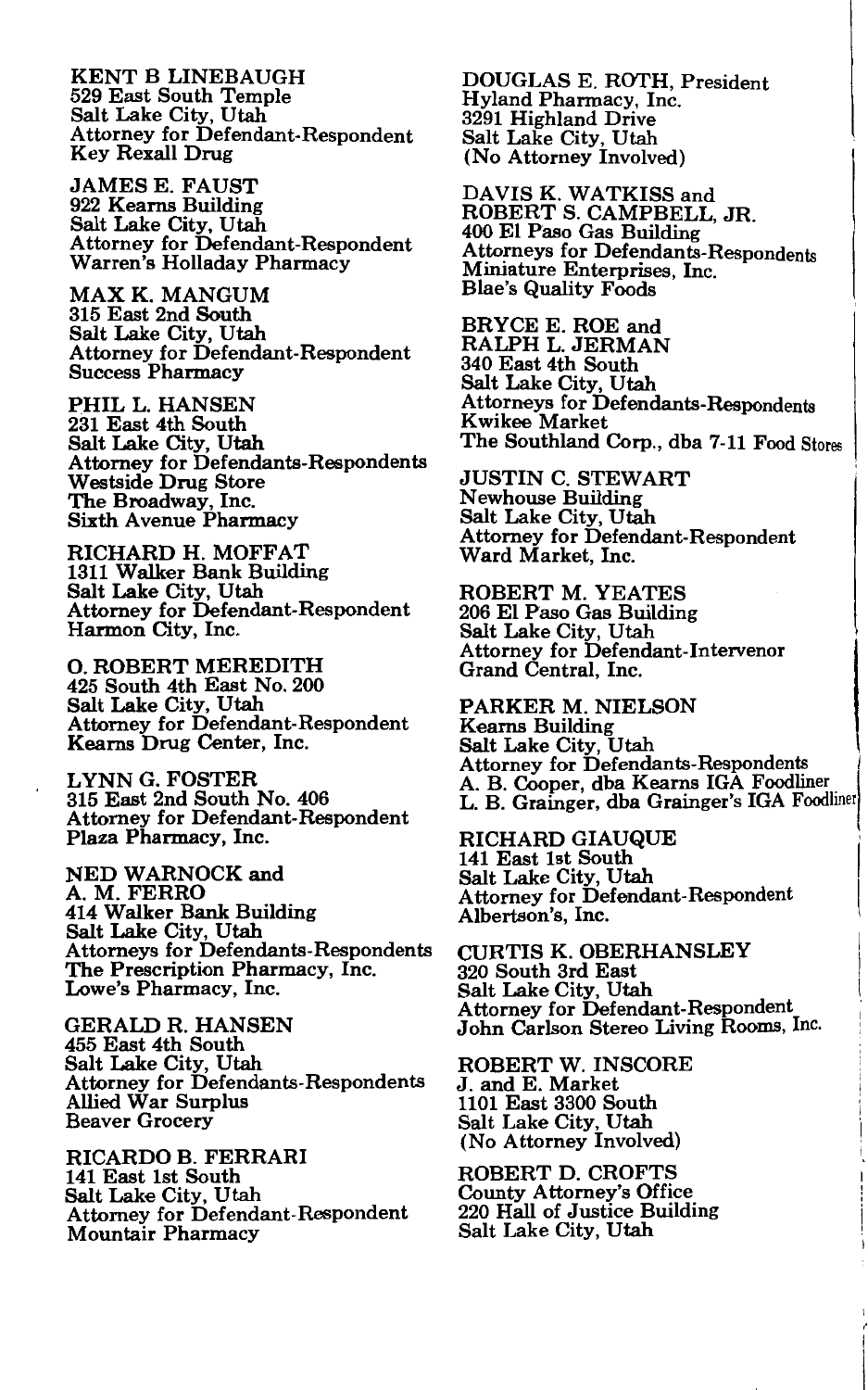#### TABLE OF CONTENTS

# Page

| NATURE OF THE CASE <b>MATURE OF THE CASE</b> |  |
|----------------------------------------------|--|
|                                              |  |
|                                              |  |
|                                              |  |

# ARGUMENT

## POINT I

| CREATING A COMMON DAY FOR REST AND<br>RECREATION IS A PROPER LEGISLATIVE EX- |  |
|------------------------------------------------------------------------------|--|
| ERCISE OF THE POLICE POWER AND DOES                                          |  |
| NOT CONTRAVENE FIRST AMENDMENT PRO-<br>TECTIONS OF FREEDOM OR ESTABLISHMENT  |  |
| OF RELIGION                                                                  |  |
| POINT II                                                                     |  |
| WHEN THE ACT IS INTERPRETED IN LIGHT OF                                      |  |
| ITS PURPOSE IT APPLIES UNIFORMLY TO ALL                                      |  |
|                                                                              |  |
| CONCLUSION                                                                   |  |

#### CASES

| Abrahamsen v. Board of Review of Industrial Commission, 3               |
|-------------------------------------------------------------------------|
| Arlan's Department Store v. State, 369 S.W.2d 9 (Ky. 1963)  11          |
|                                                                         |
| Braunfeld v. Brown, 366 U.S. 599, 6 L.Ed.2d 563, 81 S.Ct.               |
| Broadbent v. Gibson, 105 Utah 53, 140 P.2d 9395, 10, 11, 12, 13, 14, 15 |
| Entre Nous Club v. Toronto, 4 U.2d 98, 287 P.2d 670 (1955) 10           |
| Callagher v. Crown-Kosher Super Market, 366 U.S. 617, 6 L.Ed.           |
| Gronlund v. Salt Lake City, 113 Utah 284, 194 P.2d 464 5, 10            |
| McGowan v. Maryland, 366 U.S. 420, 6 L.Ed.2d 393, 81 S.Ct.              |
| Nebbia v. New York, 291 U.S. 502, 54 S.Ct. 505, 78 L.Ed. 940,           |
|                                                                         |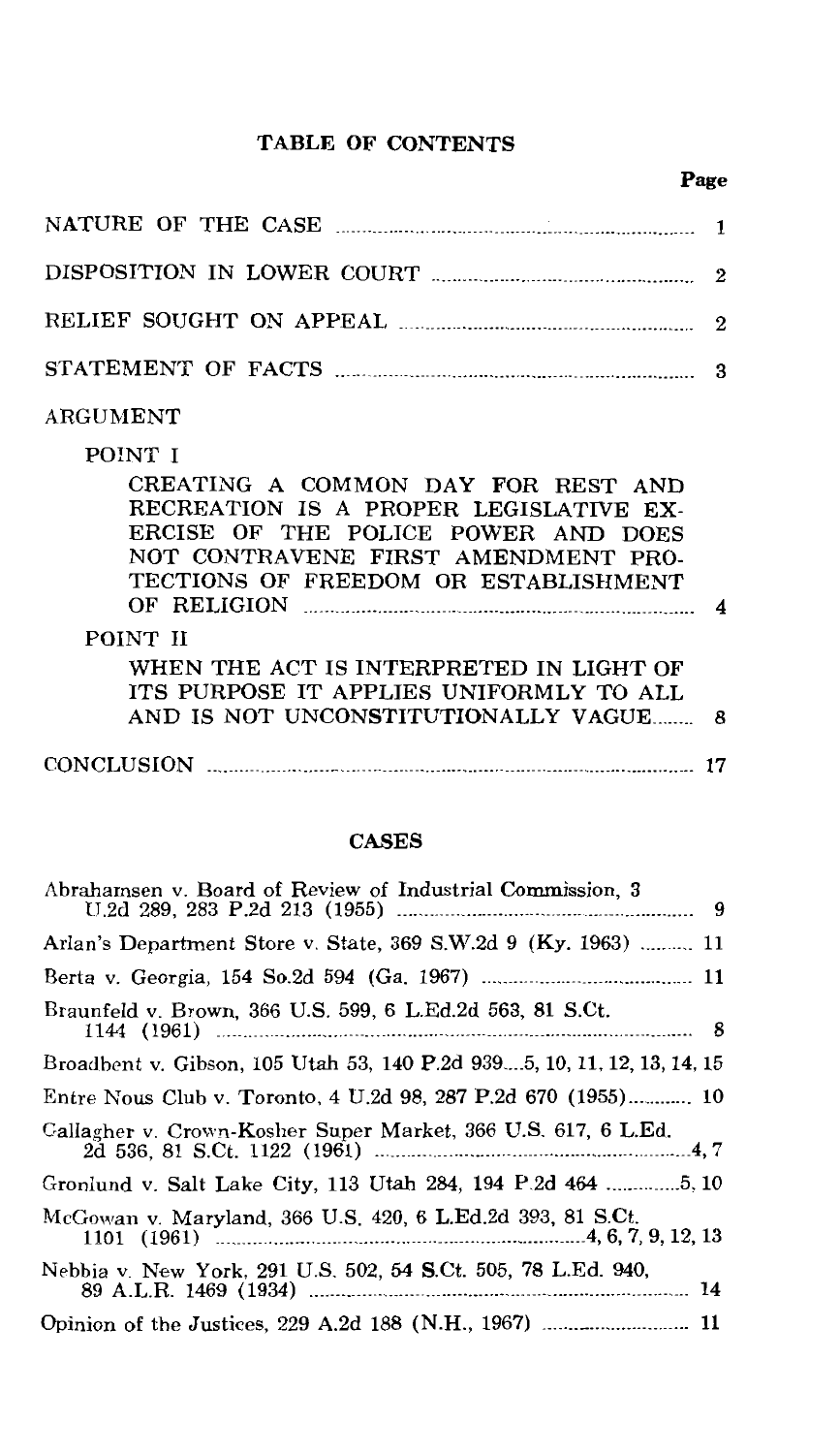# **TABLE OF CONTENTS (continued)**

#### Page

| State v. Mason, 94 Utah 501, 78 P.2d 920, 117 A.L.R. 330 (1938) 10                                                         |  |
|----------------------------------------------------------------------------------------------------------------------------|--|
|                                                                                                                            |  |
|                                                                                                                            |  |
| Two Guys From Harrison-Allentown v. McGinley, 366 U.S. 582.<br>6 L.Ed.2d 551, 81 S.Ct. 1135 (1961) reh. den. 368 U.S. 869, |  |
| Untermyer v. State Tax Commission, 102 Utah 214, 129 P.2d                                                                  |  |

#### **CONSTITUTIONS**

#### **STATUTES**

| Maryland Annotated Code, Article 2B, $\S 28$ (a) (2) and (3)  13 |  |
|------------------------------------------------------------------|--|
| Maryland Annotated Code, Article 2B, §28 (a) (2) and (3),        |  |

#### **HIGHER AUTHORITY**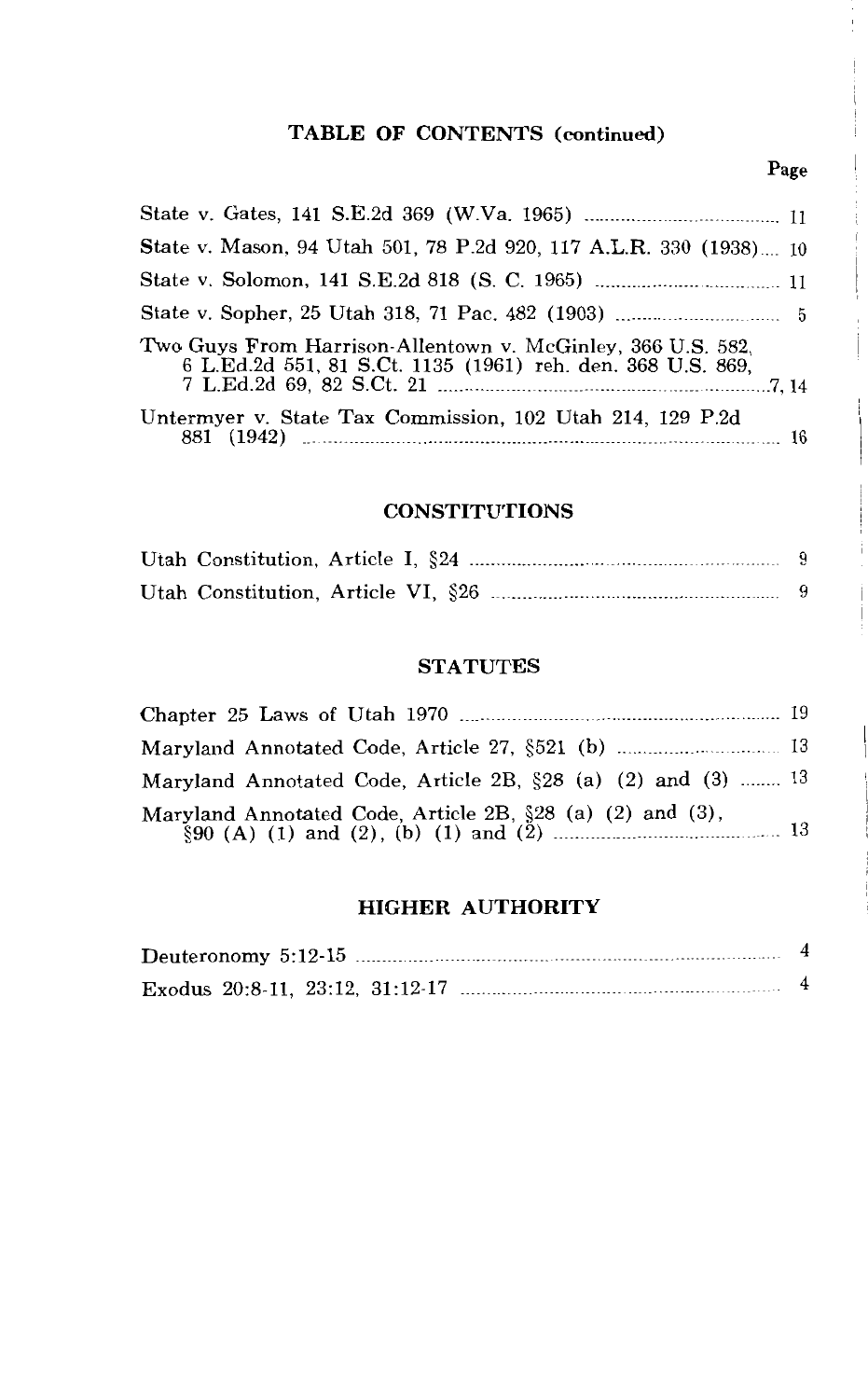# **IN THE SUPREME COURT OF THE STATE OF UTAH**

SKAGGS DRUG CENTERS, INC., a Delaware corporation, Plaintiff-Appellant, vs. RAEDEL E. ASHLEY, et al, Defendants-A ppellees. GARY MONTGOMERY, et al, Plaintiffs-Appellants, JOHN DOE 1-5, et al, Defendants-Appellees, and GRAND CENTRAL, INC., a corporation, Intervenor, GARY MONTGOMERY,  $\sum_{\text{vs}}$  Plaintiff-Appellant, A. B. COOPER, dba KEARNS IGA FOODLINER, et al,

Defendants-Appellees

Case No. 12123

BRIEF OF APPELLANT SKAGGS DRUG CENTERS, INC.

#### NATURE OF THE CASE

This is a consolidation of three actions brought in the District Court of Salt Lake County under Chapter 23, Laws of Utah 1970, commonly referred to as the "Common Day of Rest Act" (the "Act"). Case No.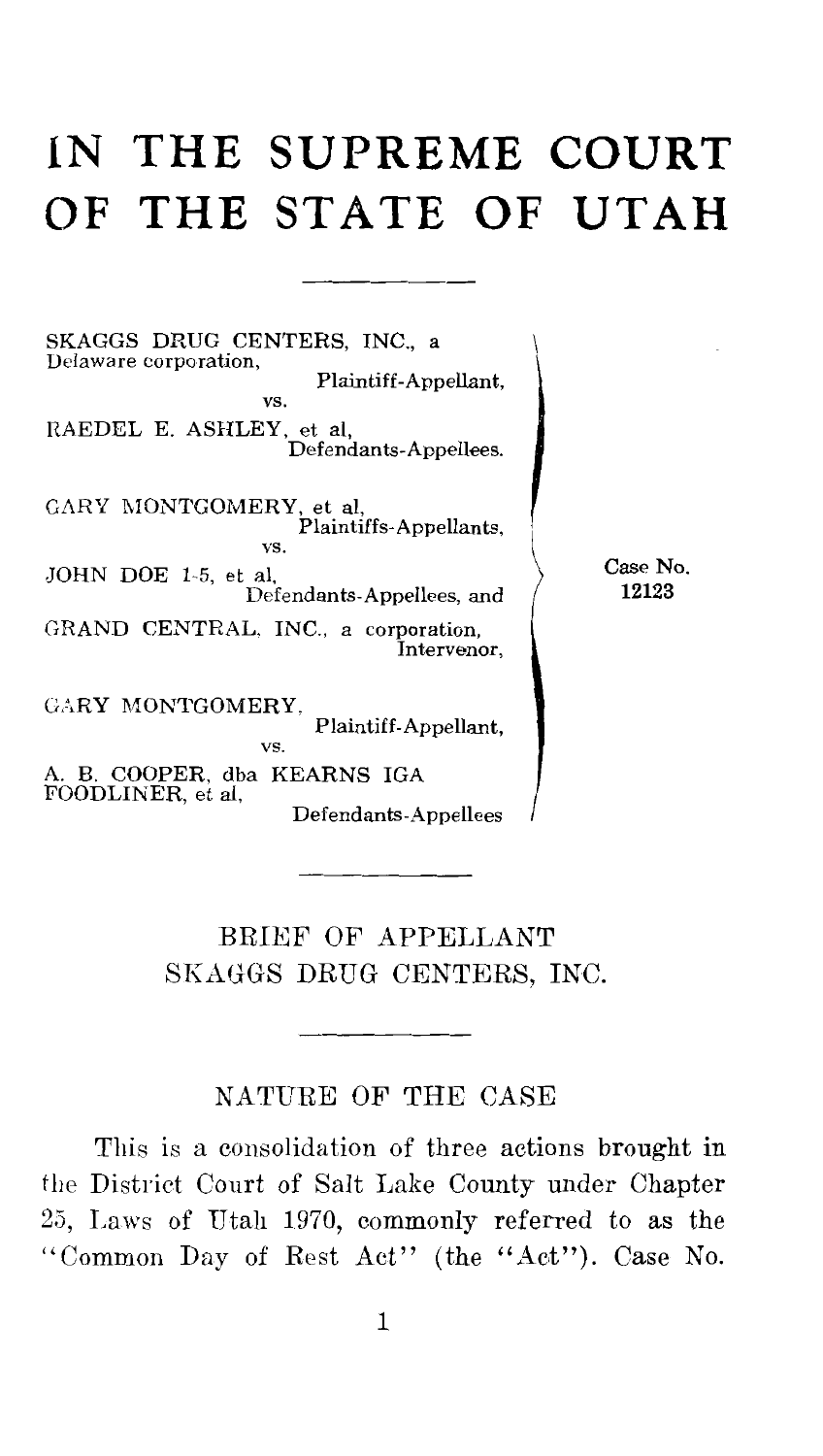192780 brought by plaintiff Skaggs Drug Centers, Inc. against defendant individuals and corporations operating licensed pharmacies in Salt Lake County, seeks a temporary and permanent injunction restraining said defendants from violating the Common Day of Rest Act and damages against defendants for violating said Act during the pendency of the action. Case No. 192886 was brought by planitiffs Gary Montgomery, Alan K. Jeppesen, Richard Harrington, Henry Skidmore, Gary L. Paxton and Larry R. Keller, as private individuals, and Case No. 192948 was brought by Gary Montgomery, as a private individual, against defendants operating places of business in Salt Lake County. These two cases seek a permanent injunction restraining the defendants from violating the Act.

į

# DISPOSI'rION IN LOWER COURT

In a consolidated hearing limited to the question of constitutionality, Judge Leonard W. Elton, in a decision from the bench on May 12, 1970, held that Utah's Common Day of Rest Act, Chapter 25, Laws of Utah 1970 was, in its entirety, in violation of the provisions of the Constitution of Utah. In an Order of Dismissal entered May 18, 1970, defendants' various Motions for Dismissal and Motions for Summary Judgment were granted and the consolidated actions were dismissed with prejudice.

#### RELIEF' SOUGHT ON APPEAL

Plaintiffs seek to have the judgment of the lower court reversed and the Common Day of Rest Act de· clared constitutional.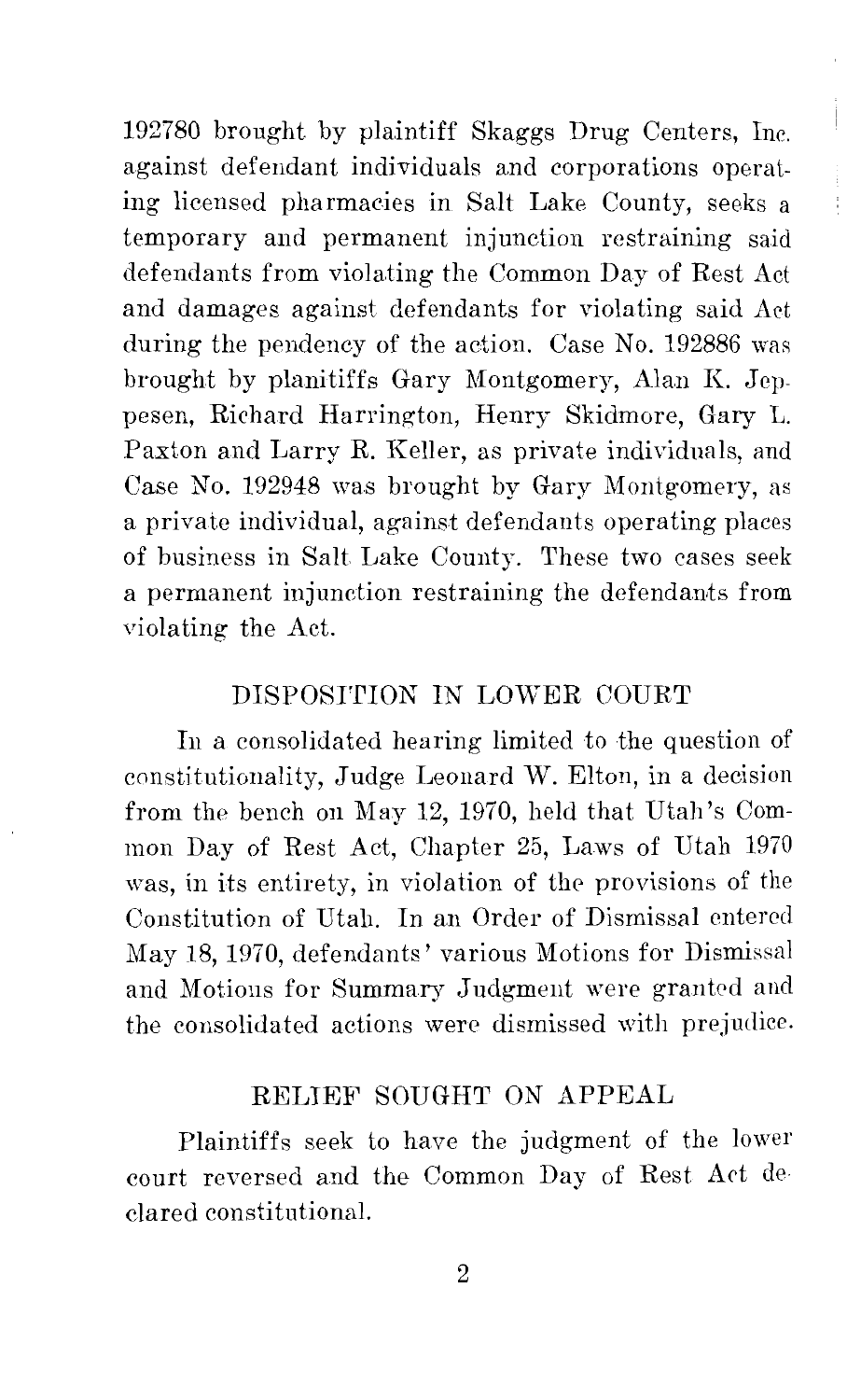#### STATEMENT OF FACTS

 $\,$ 

 $-1$  ...  $-1$  ...

Immediately prior to the hearing below, all parties hereto, both plaintiffs and defendants, stipulated in open court that the question of constitutionality was ripe for decision.

The facts are not in dispute. The only facts before the court were stipulated between all the parties hereto, which stipulation has been included in the Record on Appeal.

On Sunday, April 5, 1970, in Case No. 192780, indi- \'icluals shopped and made purchases at stores named as defendants, all of which were open to the public and conducted and operated in the usual manner and location. Defendants are all individuals or corporations operating businesses for profit, containing a licensed pharmacy on the premises and selling items at retail to members of the public in competition with the business operated by plaintiff Skaggs.

On Sunday, April 5, 1970, in Case No. 192886 the individual plaintiffs shopped at defendant stores and made purchases named in that complaint. None of the stores so named had filed a notice of intent to remain closed on Saturday.

On Sunday, April 12, 1970, in Case No. 192948 individual plaintiff Montgomery, shopped at defendant stores and made purchases named in that complaint. None of the stores so named had filed a notice of intent to close on Saturday.

3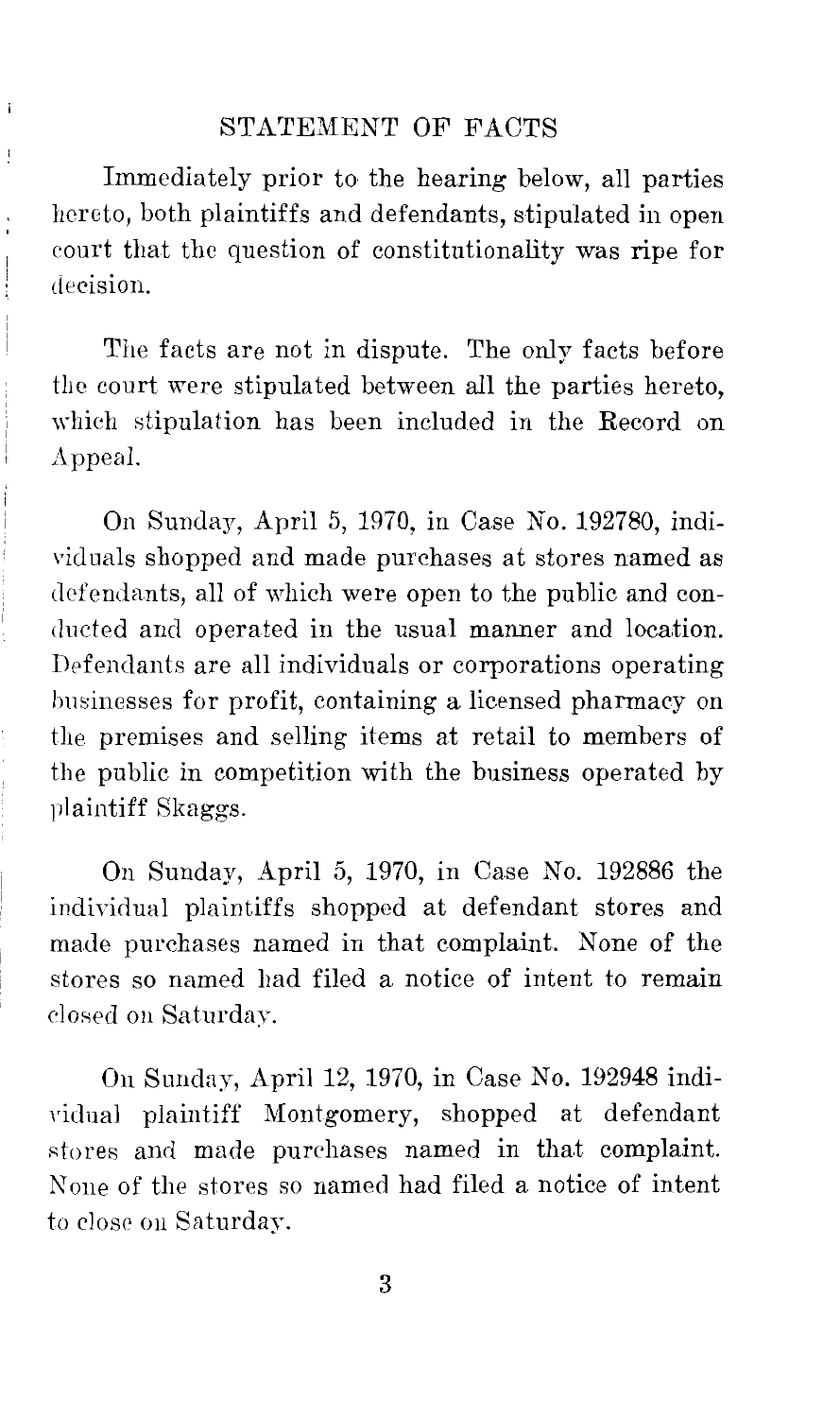#### ARGUMENT

#### POINT I

CREATING A COMMON DAY FOR REST AND RECREATION IS A PROPER LEGIS-LATIVE EXERCISE OF THE POLICE POWER AND DOES NOT CONTRAVENE FIRST AMENDMENT PROTECTIONS OF FREEDOM OR ESTABLISHMENT OF RE-LIGION.

Cessation of normal commercial activities on Sunday, by legislation or executive fiat, has a lengthy and broad history. Beginning as a Christian edict, Exodus  $20:8-11, 23:12, 31:12-17$ ; Deuteronomy  $5:12-15$ ; perpetuated as a God-fearing rule by secular leaders, *Gallagher v. Crown-Kosher Super Market, 366 U.S. 617, 625, 6* L.Ed.2d 536, 541, 81 S.Ct. 1122 (1961) quoting a 1671 pronouncement of the Plymouth Colony; it has been implemented throughout the ages until now some form of Sunday closing exists in 49 of the 50 states, McGowan *v. 111arylarnd,* 366 U.S. 420, 495, 6 L.Ed.2d 393, 81 S.Ct. 1101 (1961) (Frankfurter's separate opinion; *see also*  Appendix II thereto).

Like Christmas, Easter and many other customs and traditions which were essentially religious in origin, Sunday has remained a special day, but essentially for secular purposes: for rest and relaxation, for visiting with family and friends, for recreation and playing.

That a state may enact a common day of rest as a valid exercise of the police power has been recognized by the Supreme Courts of Utah and of the United States.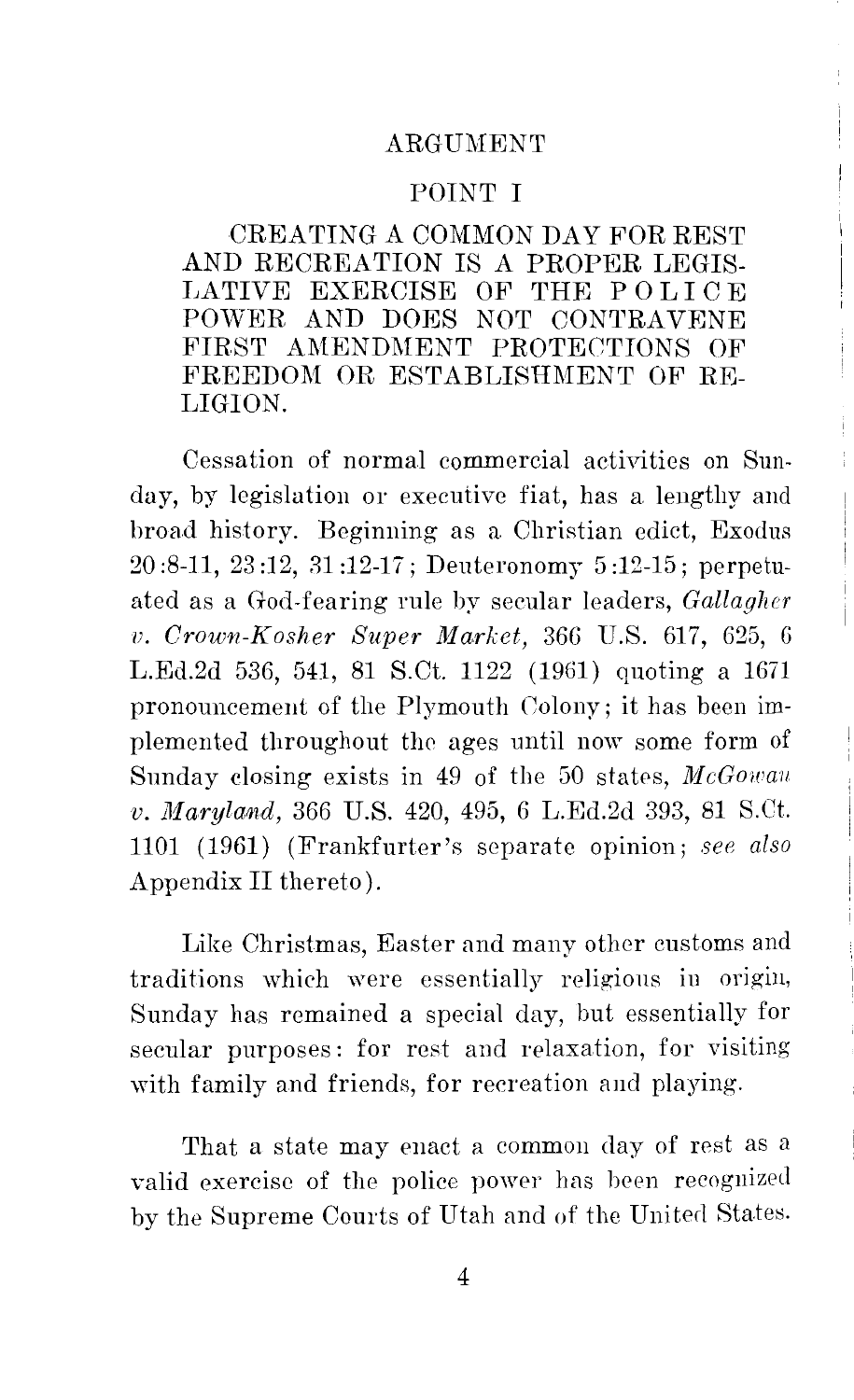As early as 1903 the Supreme Court of Utah recognized the validity of Sunday closing laws:

> General laws prohibiting the transaction of business on the first day of the week, commonly called Sunday, are so uniformly upheld by the courts as a legitimate exercise of the police power of the state that it is unnecessary to cite or discuss authority in support thereof.

> \* \* \* In Cooley, Const.Lim.  $§734$ , the author says on Sunday laws: 'There can no longer be any question, if there ever was, that such laws may be supported as regulations of police. *State v. Sopher,* 25 Utah 318, 71 Pac. 482 (1903).

In 1943 Chief Justice Wolfe in *Broadbent v. Gibson*, 105 Utah 53, 140 P.2d 939, 943, stated that:

> The constitutionality of general Sunday closing laws, which have been enacted in nearly every state, is no longer to be doubted. Such statutes have been uniformly upheld. (Cites omitted.)

> \* \* \* Although these statutes had their origin in religious observance of the Sabbath, they are not now to be so regarded. Their purpose is to protect society by establishing a compulsory day of rest.

*F·iee also Gronlund v. Salt Lake City,* 113 Utah 284, **194**  P.2d 464, 466.

Characterizing Sunday closing laws as a valid exercise of the police power, Justice Frankfurter stated:

> Throughout this century and longer, both the federal and state governments have oriented their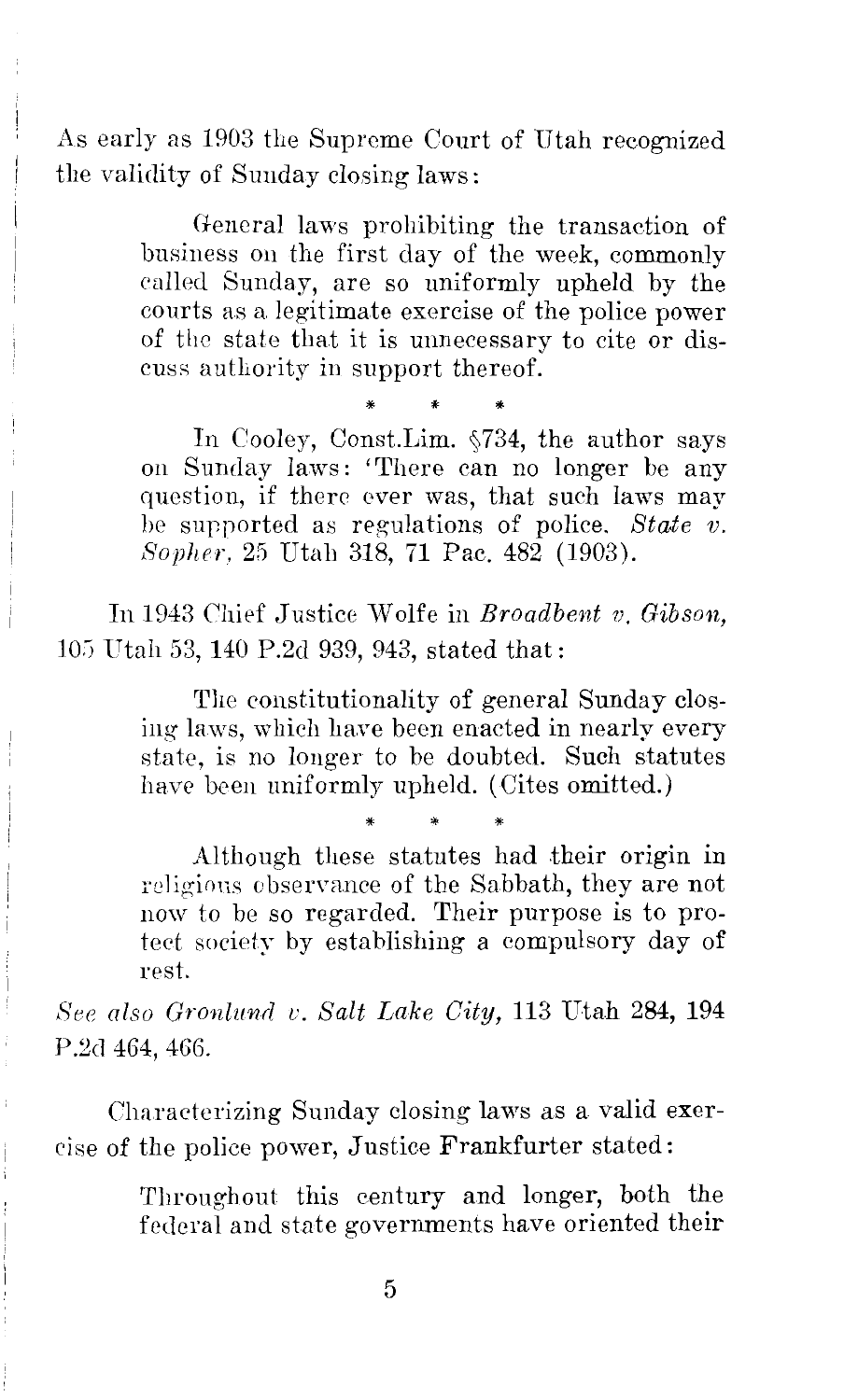activities very largely toward improvement of the health, safety, recreation and general well-being of our citizens. Numerous laws affecting public health, safety factors in industry, laws affecting hours and conditions of labor of women and children, week-end diversion at parks and beaches, and cultural activities of various kinds, now point the way toward the good life for all. Sunday Closing Laws, like those before us, have become part and parcel of this great governmental concern wholly apart from their original purposes or connotations. The present purpose and effect of most of them is to provide a uniform day of rest for all citizens; the fact that this day is Sunday, a day of particular significance for the dominant Christian sects, does not bar the States from achieving its secular goals. To say that the States cannot prescribe Sunday as a day of rest for these purposes solely because centuries ago such laws had their genesis in religion would give a constitutional interpretation of hostility to the public welfare rather than one of more separation of church and State. *McGowan, supra,* at 444-445.

Despite the wide discretion a legislature has in acting within an area which the courts have unequivocally held to be a valid exercise of the police power for creating a day in which an atmosphere of diversion for rest and recreation is established, the citizenry and the courts are understandably sensitive because that day is Sunday, a day which in this nation and particularly in this State has religious connotations.

In 1961, the United States Supreme Court was directly confronted with a First Amendment attack on Sunday closing laws. They held, in an eight to one decision in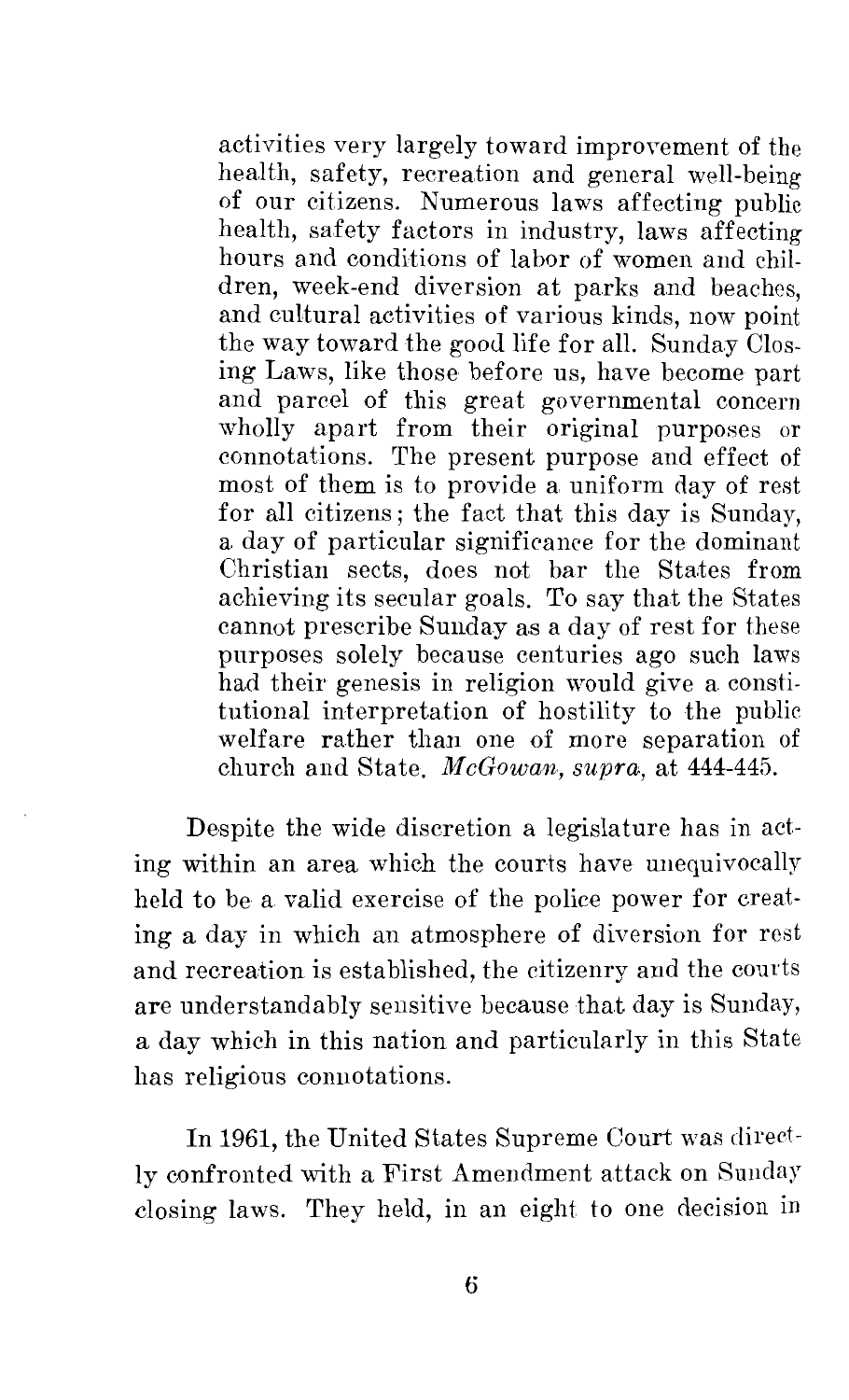*McGowan v. Maryland, supra, at 449, the major case in* a series of cases sustaining Sunday closing legislation, that:

> The statutes' present purpose and effect is not to aid religion but to set aside a day of rest and recreation.

Despite religious language in the statutes, such as referring to Sunday as the "Lord's Day" and the "Sabbath,'' the Supreme Court held that the purpose and effect of common day of rest statutes was secular: " ... We believe that the aim of the day is one of relaxation rather than religion," *McGowan v. Maryland, supra,*  at 448. " . . . We do not find that the present statutes' purpose or effect is religious,'' *Gallagher, supra,* at 630.  $\cdots$ . We hold that neither the statute's purpose nor its effect is religious," *Two Guys From Harrison-Allentown v. McGinley,* 366 U.S. 582, 598, 6 L.Ed.2d 551, 561, 81 S.Ct. 1135 (1961), reh. den. 368 U.S. 869, 82 S.Ct. 21, 7 L.Ecl.2d 69.

It has been contended that the Saturday option  $(\sqrt{5(5)})$  is a discriminatory religious preference as a direct aid to religion and therefore violates the First Amendment. It is true that the Saturday option will alleviate an economic burden from those businesses which must close on Saturday because of religious dictates. But it cannot be said as a matter of logic or common sense that by deleting a possible religious discrimination the State is thereby aiding and preferring religion. Anyone covered by the Utah act may elect the option, for whatever reason. The mom and pop neighborhood gro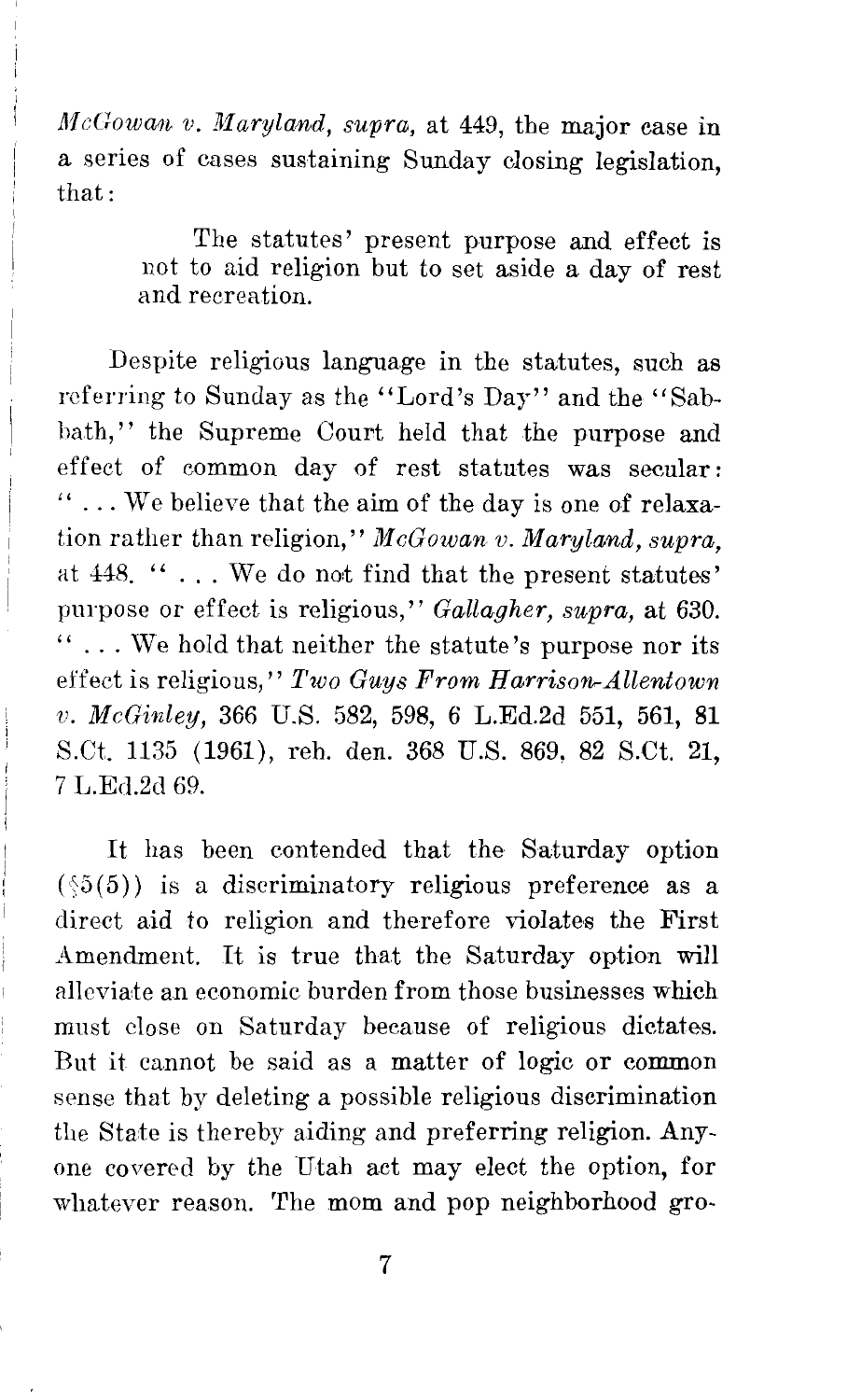cery store may elect to close on Saturday as may the Kosher delicatessen. That section is complied with by *the*  ministerial act of filing, without fee, a notice of intent to close on Saturday.

The United States Supreme Court in *Braunfeld v. Brown,* 366 U.S. 599, 6 L.Ed.2d 563, 81 S.Ct. 1144 (1961) held that a Sunday closing law was constitutional without a Saturday option but that ''a number of States provide such an exemption, and this may well be the wiser solution to the problem" at 608.

#### POINT II

# WHEN THE ACT IS INTERPRETED IN LIGHT OF ITS PURPOSE IT APPLIES UNIFORMLY TO ALL AND IS NOT UNCONsrrITUTIONALLY VAGUE.

The purpose of the Act is to establish a common day of rest as a diversion from the customary labors of the work-a-day world to a change of pace for rest and recreational activity. The Act asserts this as its purpose and it is not competent for this or any other court to assume another and possibly unconstitutional purpose.

Rest and recreation is clearly an important public purpose and should be endorsed and the means chosen by the Legislature to promote this purpose should be upheld even though enforced rest or recreation for all citizens at the same time is neither required nor desirable. In our complex and interdependent society a total cessation of commercial and business activity *at any time* is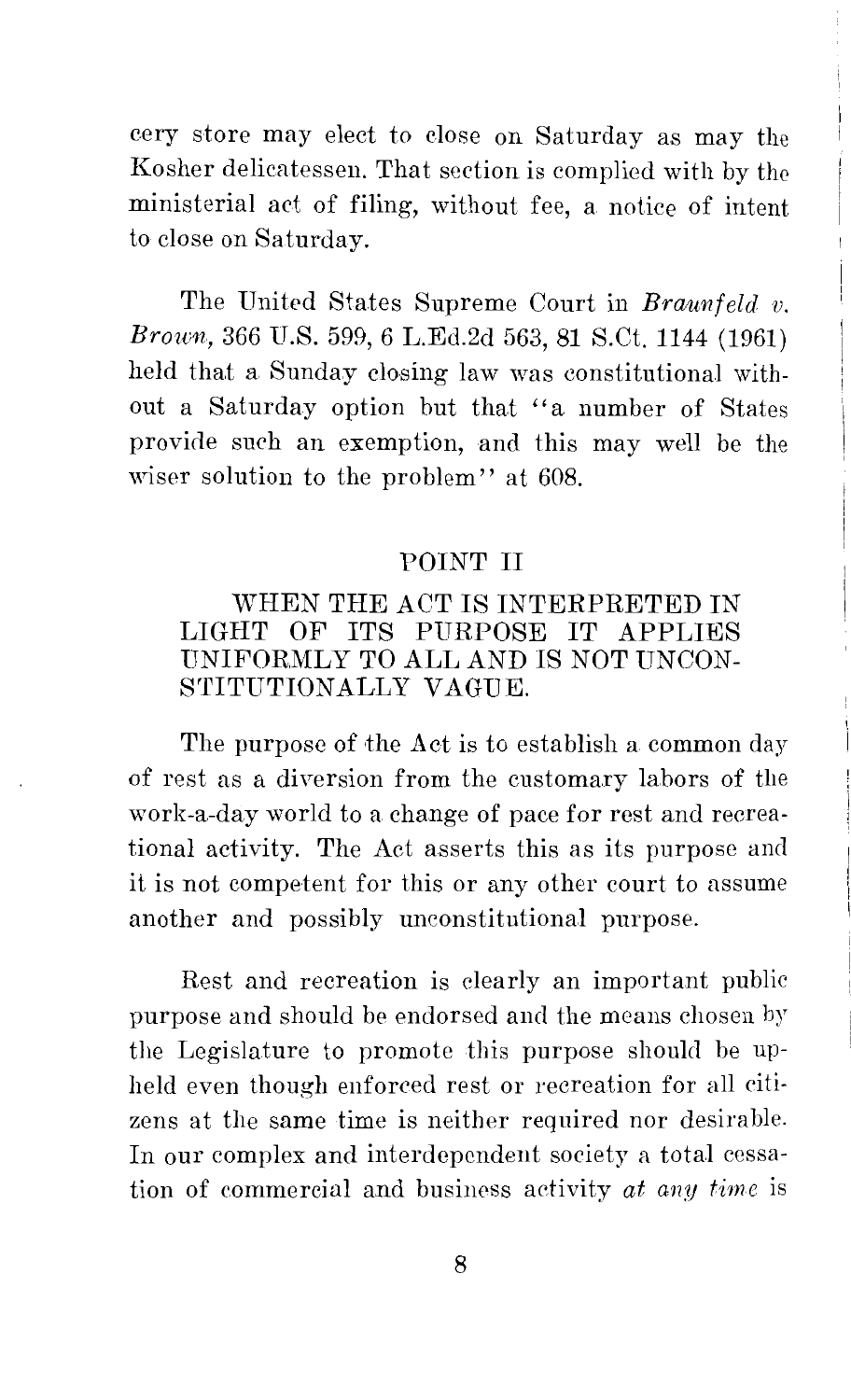hoth impossihk and undesirable. Hence, some forms of activities and services must be excluded from coverage. Arnl this raises questions of equal protection and due process. But the courts recognize that legislatures do not act in a vacuum; they do not require that legislatures ereate rules based on neat and tidy abstract logical constrnets which collapse when the realities of life are injected into them. As Frankfurter stated in *McGowan, supra,* at 524:

> Neither the Due Process nor the Equal Protection Clause demands logical tidiness ... No finicky or exact conformity to abstract correlation is required of legislation. The Constitution is satisfied if a legislature responds to the practical living facts with which it deals. Through what precise points in a field of many competing pressure a legislature might most suitably have drawn its lines is not a question for judicial re-examination. It is enough to satisfy the Constitution that in drafting them the principle of reason has not been disregarded.

In addition to the United States Constitution, Article I, §24 and Article VI, §26 of the Utah Constitution are regarded as requiring equal protection of laws. These provisions of the Utah Constitution are construed *to*gether and are violated if a statute creates "an unreasonable classification, resulting in a failure of uniform applicaiton of the general law," *Abrahamsen v. Hoard of Reriew of Industrial Commission,* 3 U.2d 289, 283 P.2d 213, 215 (1955). Under the Act there is a dis-('rimina tory treatment in the sale of goods in that some classes are exempted from compulsory closing. Equal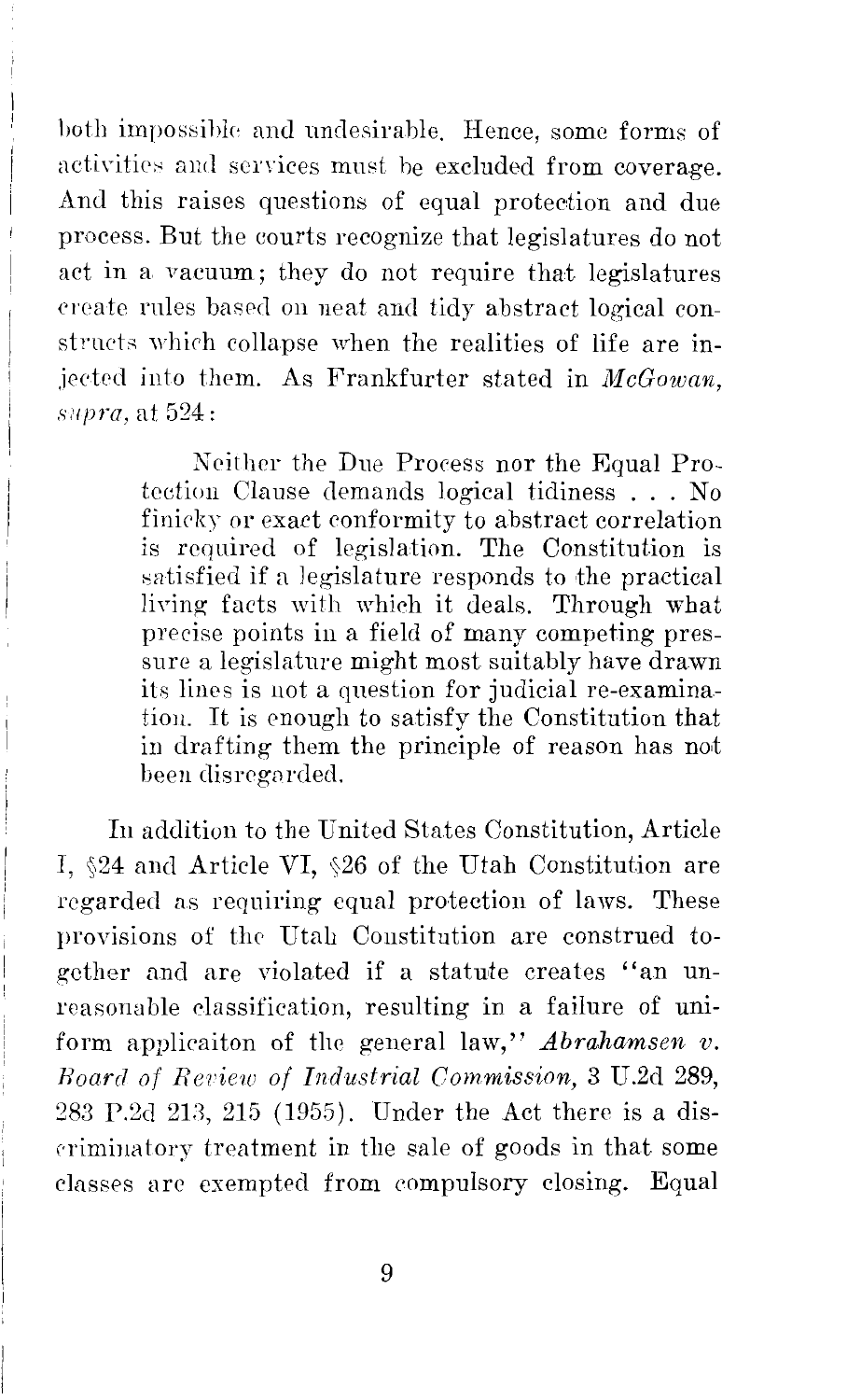protection of laws does not prevent classification and discrimination in legislative treatment of a subject. All that is required is that there be "a reasonable basis to differentiate those included from those excluded," *Entre Nou.s Club v. Toronfo,4* U.2d 98, 287 P.2d 670, 674 (1955).

In determining reasonableness the court does not make a policy judgment as to the wisdom of the legislation, *Broadbent v. Gibson, supra,* at 944, and will invalidate legislation only if the classifications and discrimination are unreasonable and arbitrary, *State v. Mason,* 94 Utah 501, 78 P.2d 920, 117 A.L.R. 330, 333 (1938). Legislation passes that test so long as there is ''some basis'' that "bears a reasonable relation to the purposes to he accomplished by the Act,'' *Ibid.* 

This court, in *Broadbent v. Gibson*, *supra*, at 944 established the following standard for equal protection:

> In determining whether or not this classification is unconstitutional, it must be remembered that discrimination is the very essence of classification and is not objectionable unless founded upon distinctions which the court is compelled to find unreasonable. (Cites omitted.) The legislature has a wide discretion in determining what shall come within the class of permitted activities and what shall be excluded. (Cites omitted.)

> A court is not concerned with the wisdom or policy of the law and cannot substitute its judgment for that of the legislative body. If reasonable minds might differ as to the reasonableness of the regulation, the law must be upheld.

This standard was also expressly adopted in *Gronlund v. Salt Lake City, supra,* at 466.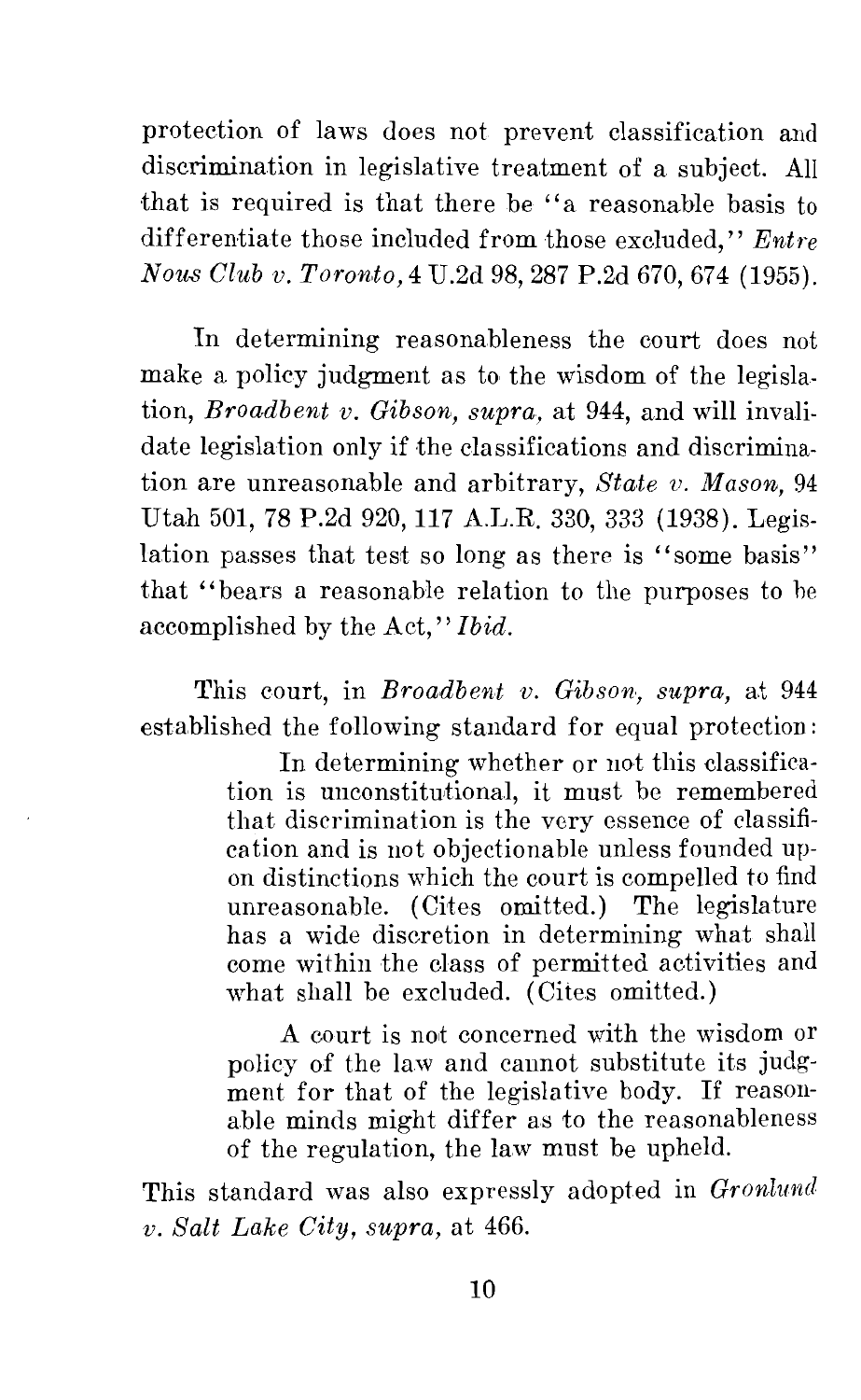The classifications in the Utah statute are founded upon a rational basis and apply uniformly to all. The exemptions are based on classifications of commodities, not types of businesses. Thus, the exempted items may be sold by anyone, at any time, on any day. As Justice Wolfe sfated, "This type of statute is almost uniformly upheld," *Broadbent, supra* at 467.

*Gronlund* offers no clue as to how that exemption should be worded, but some clue is provided in *Broadbent, supra,* at 945-946:

> Unless such an implied exemption [for works of necessity] were read into the act none of the exempted businesses could sell *sick room supplies*  other than *compounded medicines.* There are other business activities involving the sale of items *necessary to the maintenance of life and health* which are not specifically exempted from the general closing provision, *yet the legislature cannot under such a statute constitutionally prohibit the sale of such items.* (emphasis added).

Despite the fact that the phrase "works of necessity" has been constitutionally upheld in other states, *Berta v. Georgia,* 154 So. 2d 594 (Ga. 1967), *Opinion of the Justices,* 229 A.2d 188 (N.H., 1967), *State v. Solomon,*  141 S.E.2d 818 (S.C., 1965), *State v. Gates,* **141** S.E.2d 369 (W.Va. 1965), *Arlan·'s Department Store v. State,*  369 S.W.2d 9 (Ky. 1963), the Utah Legislature chose to be more specific by following the implication of *Broadbent* and exempted:

> The sale of goods or rendering of services necessary to the maintenance of health, safety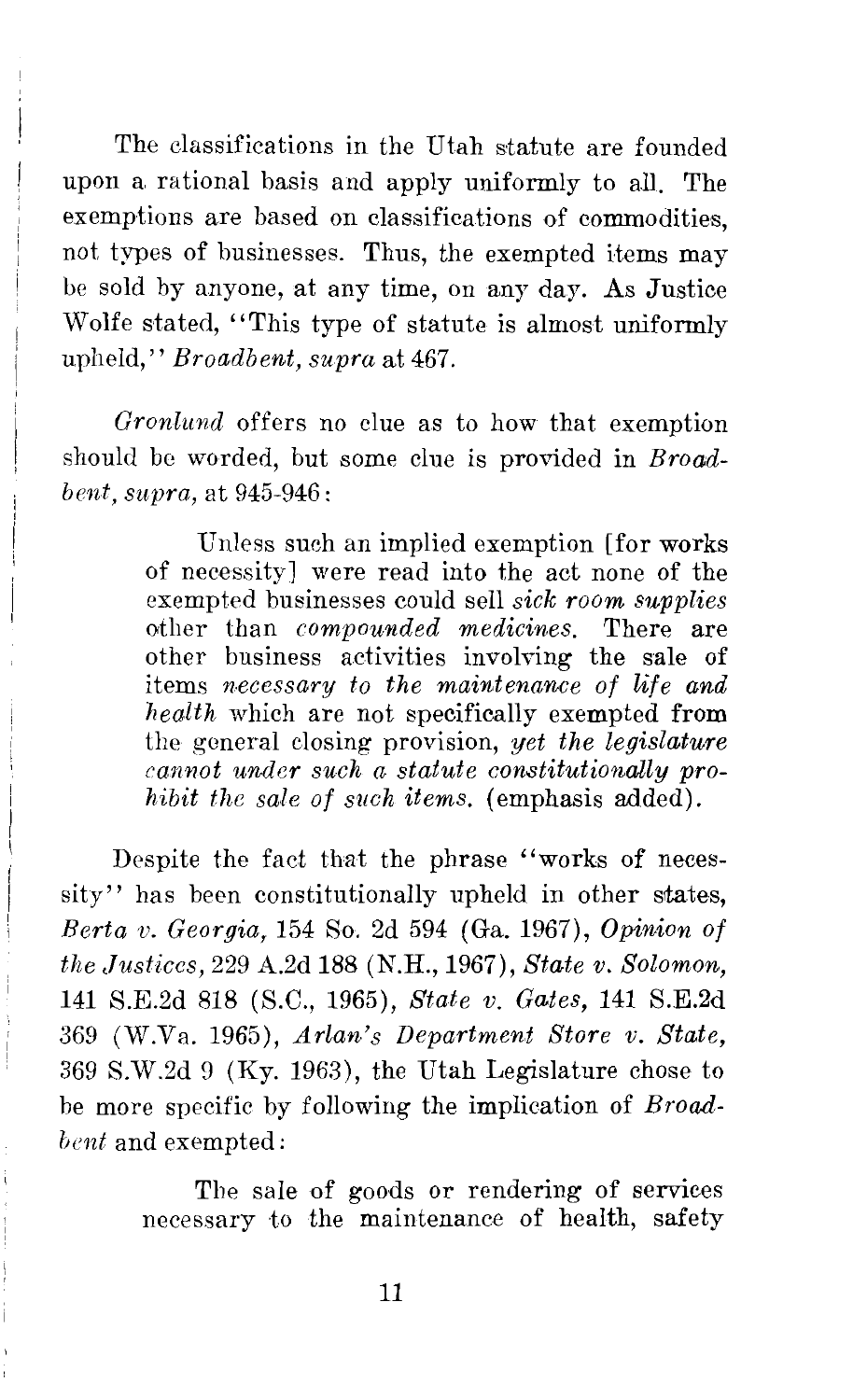and life, such as, by way of example and not by way of limitation, medical or hospital goods or services and prescription medicine.

There are also activities which, of inherent necessity, cannot, in this complex, inter-dependent society in which we live, ever he interrupted or halted without disastrous consequences: transportation and communication facilities, public utilities and privately owned plants which by their nature require continuous operation. The existence of exemptions does not violate constitutional guarantees of equal protection, *McGowan, supra,* at 427. \:Vho would argue that on Sunday there should he no electricity or telephone service, or that airplanes shouldn't land in Utah or that blast furnaces (which take days to heat) should be shut off? It would seem that the Legislature could find that there was a reasonable basis on which to exempt this class-at least facts may be conceived to justify it, *McGown, supra*, at 426, or reasonable minds might so believe, *Broadbent, supra,* at 944-and the class, by definition, provides equal treatment to those similarly situated.

People traveling through the state compose a reasonable class for exemption because they, by necessity, require certain goods and services to travel. Their activities in the state are subject to the same standards as Utah citizens; only goods and services essential to travel -the characteristic which distinguishes them and makes them a class-are exempt.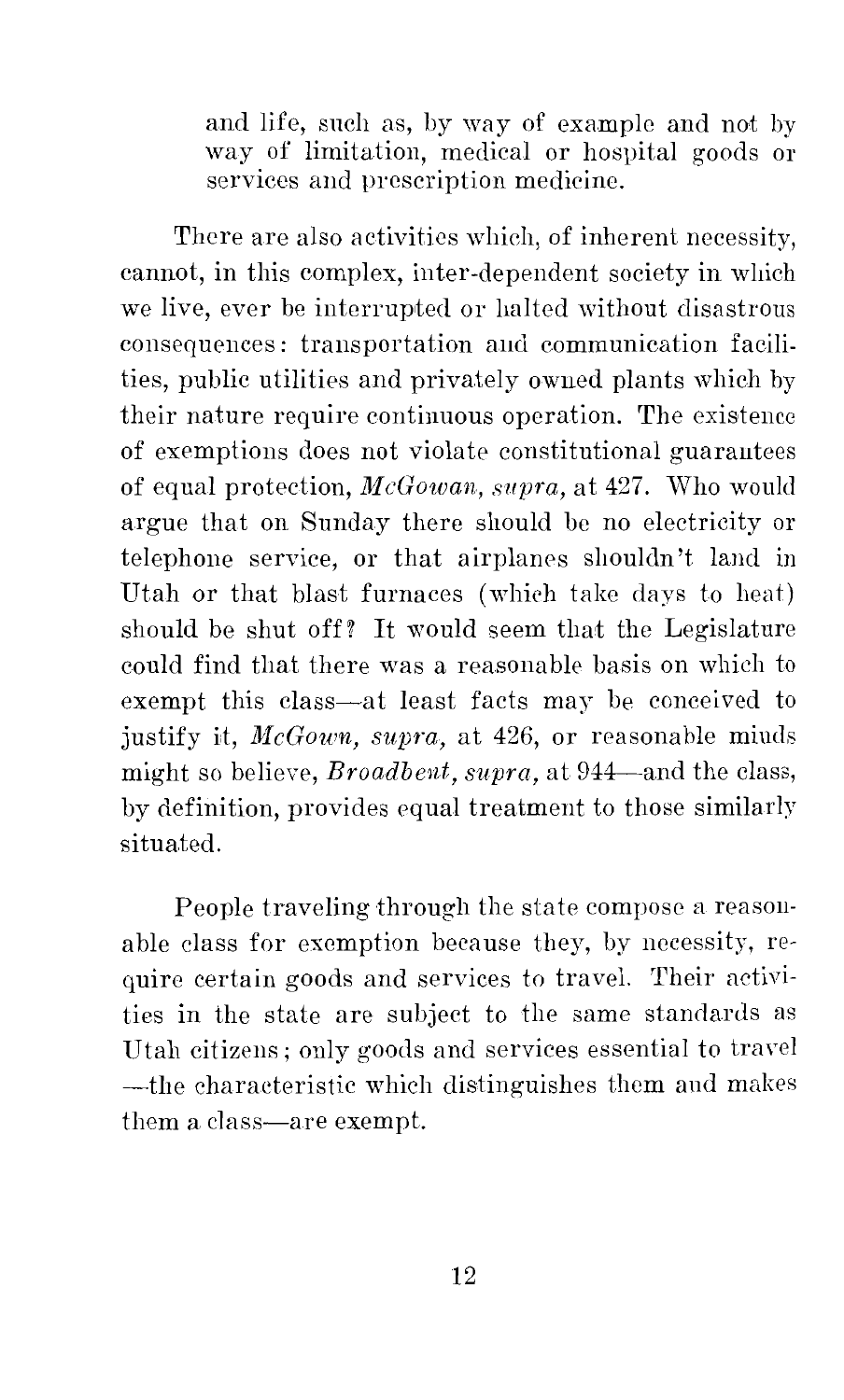It is a proper purpose of a common day of rest act to facilitate certain activities, *McGowarn, supra,* at 426. "By 'rest' was not meant inaction. It was recognized that in this modern age recreation or change of activity is a form of rest,'' *Broadbent, supra,* at 945. The exemptions of goods and services normally associated \vith or incidental to the operation of recreational, educational or entertainment facilities emphasize the secular purposes of a common day of rest by facilitating recreational diversion from one's normal labors.

The classifications of the Maryland statute which was upheld by the United States Supreme Court in *McGowan,* seem capricious and discriminatory when compared to the Utah Act. *See* Appendix to the opinion in *JlcGowan, supra.,* at 453, et seq. The Maryland statute exempts retail outlets employing not more than one per son other than the owner, Maryland Ann. Code, Art. 27,  $\&521(b)$ , while the Utah statute exempts anyone who sells exempted items or renders exempted services. The Maryland statute exempts the sale of alcoholic beverages in some counties, at some hours during the day, by some types of licensees in some districts, Maryland Ann. Code, Art. 2B,  $\&28$  (a) (2) and (3),  $\&90$  (A) (1) and (2), (b) (1) and 2), while the Utah statute uniformly exempts the sale of all beverages, by anyone, anywhere, at any time of the day. The Maryland statute also permitted a differential treatment of the same activities between different counties of the state, at different hours of the day and at different distances from churches where religious services were being held, *McGowan, supra,* at 424.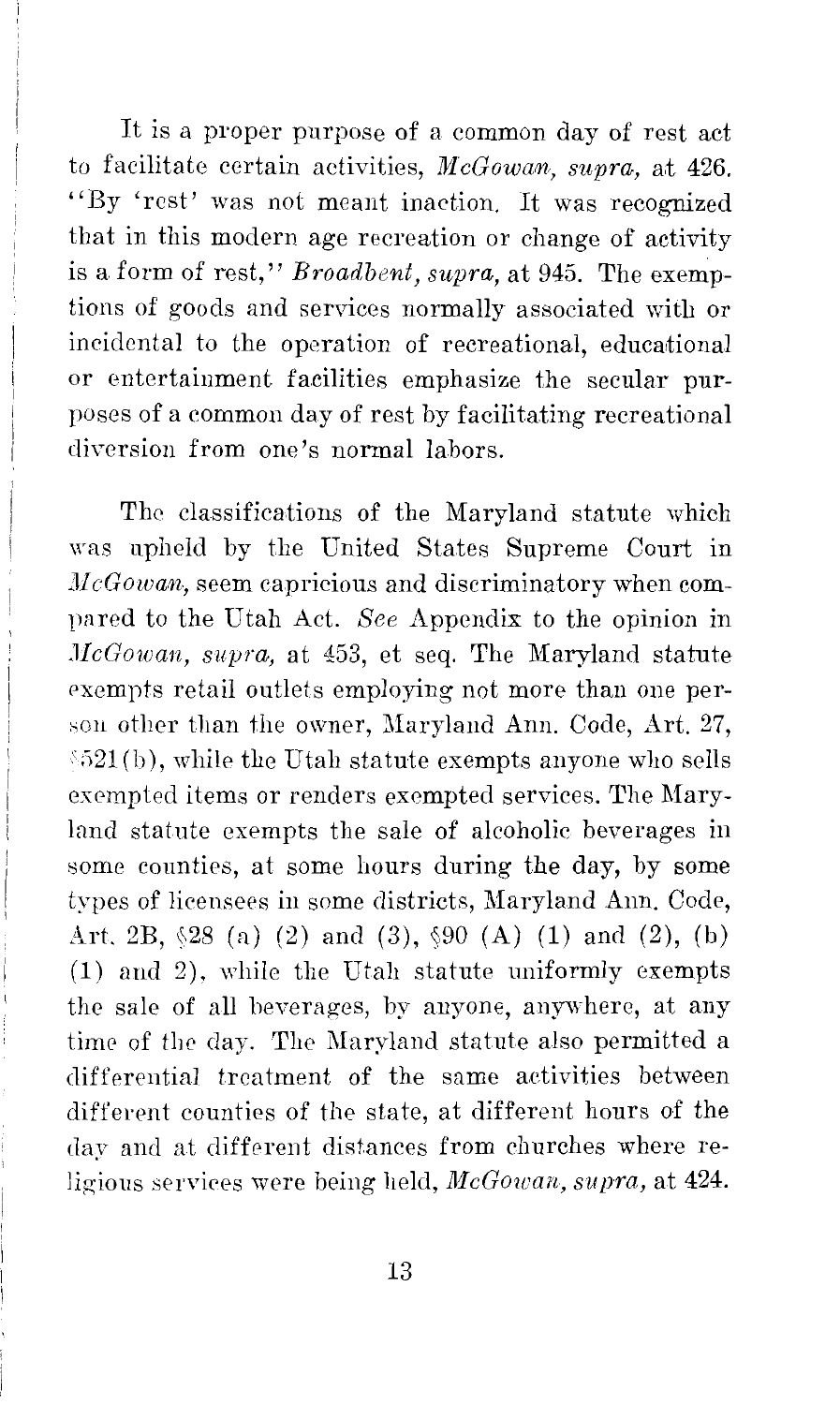The categories of the Pennsylvania statutes seem arbitrary and unreasonable in light of the Utah Act. For example:

> The Sunday exhibition of motion pictures is permitted only after 2 p.m., and then only if the voters in each muncipality approve; however, religious motion pictures may be shown by churches at any time providing they are shown within church property and no admission price is charged. Baseball, football and polo receive similar treatment except the permitted hours are between 1 p.m. and 7 p.m. Public concerts, of music of high order though not necessarily sacred, may only be performed after noon. *Two Guys From Harrison-Allentown v. McGinley, supra,* at 586.

Indeed, when compared to the state statutes at issue in the 1961 Sunday closing cases, the Utah *Act* is model legislation in clarity and rationality.

It has been contended that because the Utah constitutional provisions for equal protection are worded differently from the federal constitutional requirement, that *something niore* is required by our Constitution. No case law has been found to substantiate this claim. Indeed, Justice Wolfe in *Broadbent v. Gibson, supra,* cites the United States Supreme Court case of *Nebbia v. New York,* 291 U.S. 502, 54 S.Ct. 505, 78 L.Ed. 940, 89 A.L.R. 1469 (1934) in his discussion of due process and equal protection standards to be applied to Sunday closing legislation. That landmark case, sustaining a state's right to set minimum prices in the sale of retail milk, held that the court will not examine the wisdom of the policy established by tlw Legislature, *Id. at* 537; that the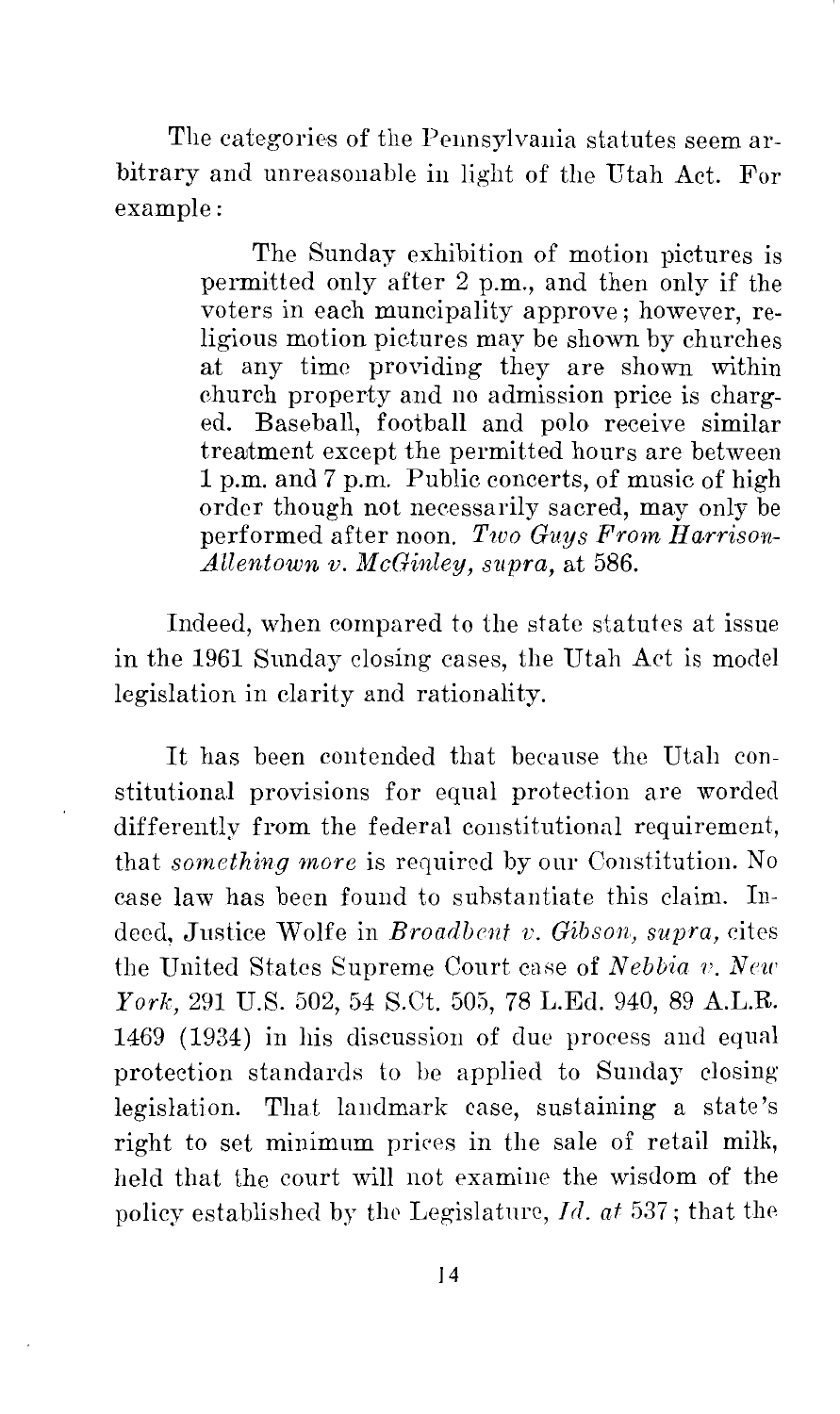standard ''demands only that the law shall not be unreasonable, arbitrary or capricious, and that the means selected shall have a real and substantial relation to the object sought to be attained," *Id.* at 525. The Utah Supreme Court, by its reliance on *Nebbia*, has adopted at least for Sunday closing cases, the same approach to equal protection and due process problems as the United States Supreme Court-an approach which renders the 1961 Sunday closing cases decided by the United States Supreme Court highly persuasive authority, if not controlling, to the questions at hand under the Utah Constitution.

The contention that this court should, in interpreting Article I,  $\&$ 24 and Article VI,  $\&$ 26 of the Utah Constitution, make a determination as to the wisdom of the legislation, has serious constitutional infirmities (separation of powers) and constitute a departure from established judicial policy. If such a rule were adopted in this case it would compel the court, in all cases wherein the questions of equal protection were raised, to act as the final arbiter of legislative wisdom and policy. Substantive due process as a method of substituting the court's judgment for the judgment of the legislature was discredited by the United States Supreme Court in the 1930's. Such judicial substitution of judgment has not been the policy of this court and, it is submitted, should not now be adopted.

It may he that reasonable minds may differ as to the wisdom of the particular classifications in the Act at hand. But it cannot be said that those classifications do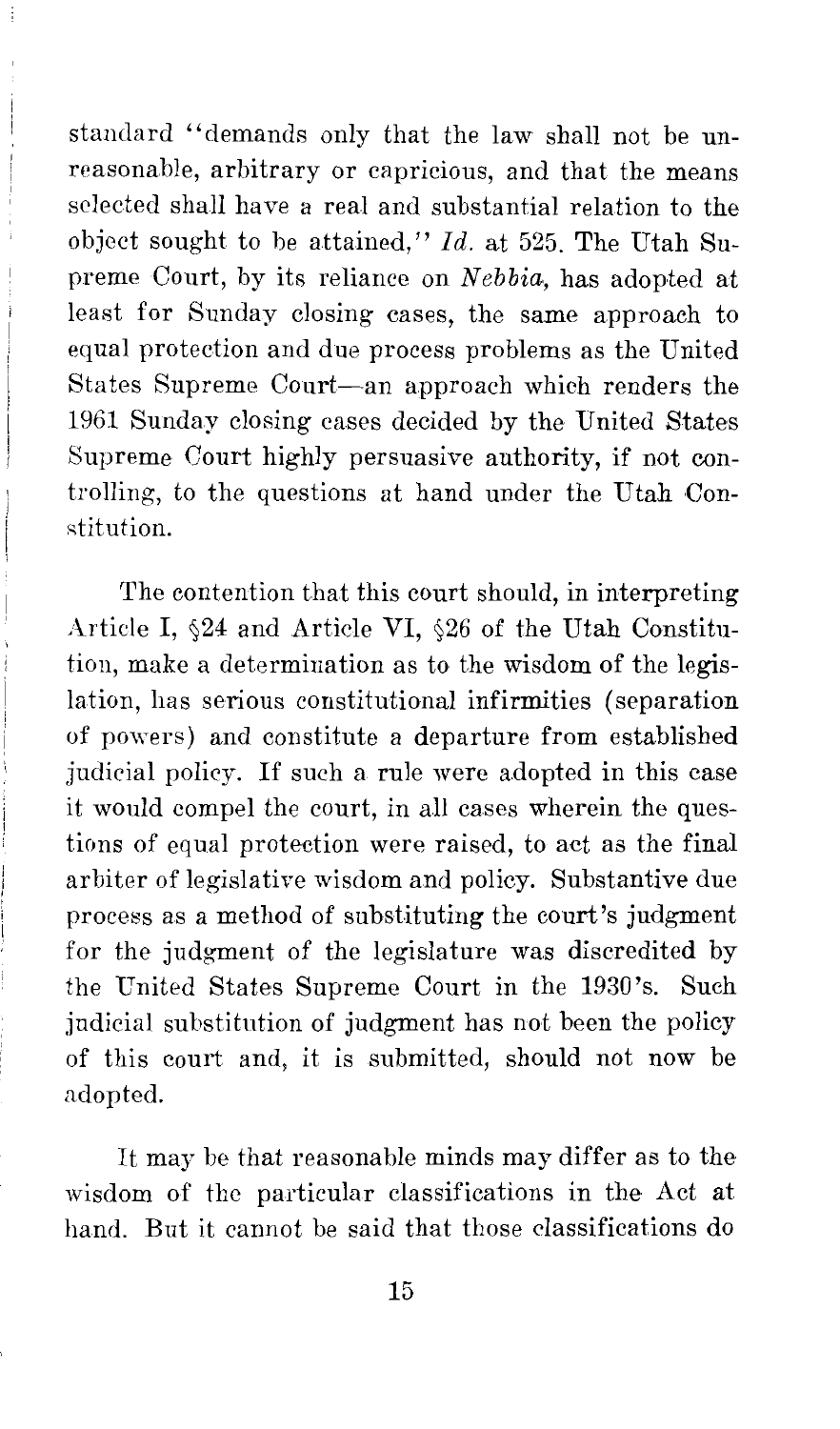not bear a reasonable relation to the legislative creation of a common day of rest.

The Utah Act is different from almost all other Sunday closing legislation in that it is not a criminal statute. The sole enforcement is through the civil remedy of injunctive relief. This distinction is vital. While the Act, like any legislation, must not be so vague that it violates due process standards, it is not subject to the more stringent void-for-vagueness test applied to criminal statutes.

The protections of due process of law under the Utah and United States Constitutions are substantially similar. The language is the same and the United States Supreme Court decisions are highly persuasive of the interpretation of the Utah provisions, *Untermyer v. State Tax Commission,* 102 Utah 214, 129 P.2d 881, 885 (1942). In the 1961 Sunday closing cases, all of which dealt with criminal statutes, the Supreme Court dispelled all due process arguments.

The Utah Act, unlike a statute which establishes criminal sanctions for violation, does not provide any penalty for violation until after one disobeys an injunction issued against him by a court. And before that injunction can issue the defendant must have a court hearing in which he has a full opportunity to explain and justify all the facts and circumstances surrounding the incident complained of. It is only after an injunction is issued and the defendant violates that injunction, that punative action can be taken. That decision will be made by the exercise of sound discretion by a court after a full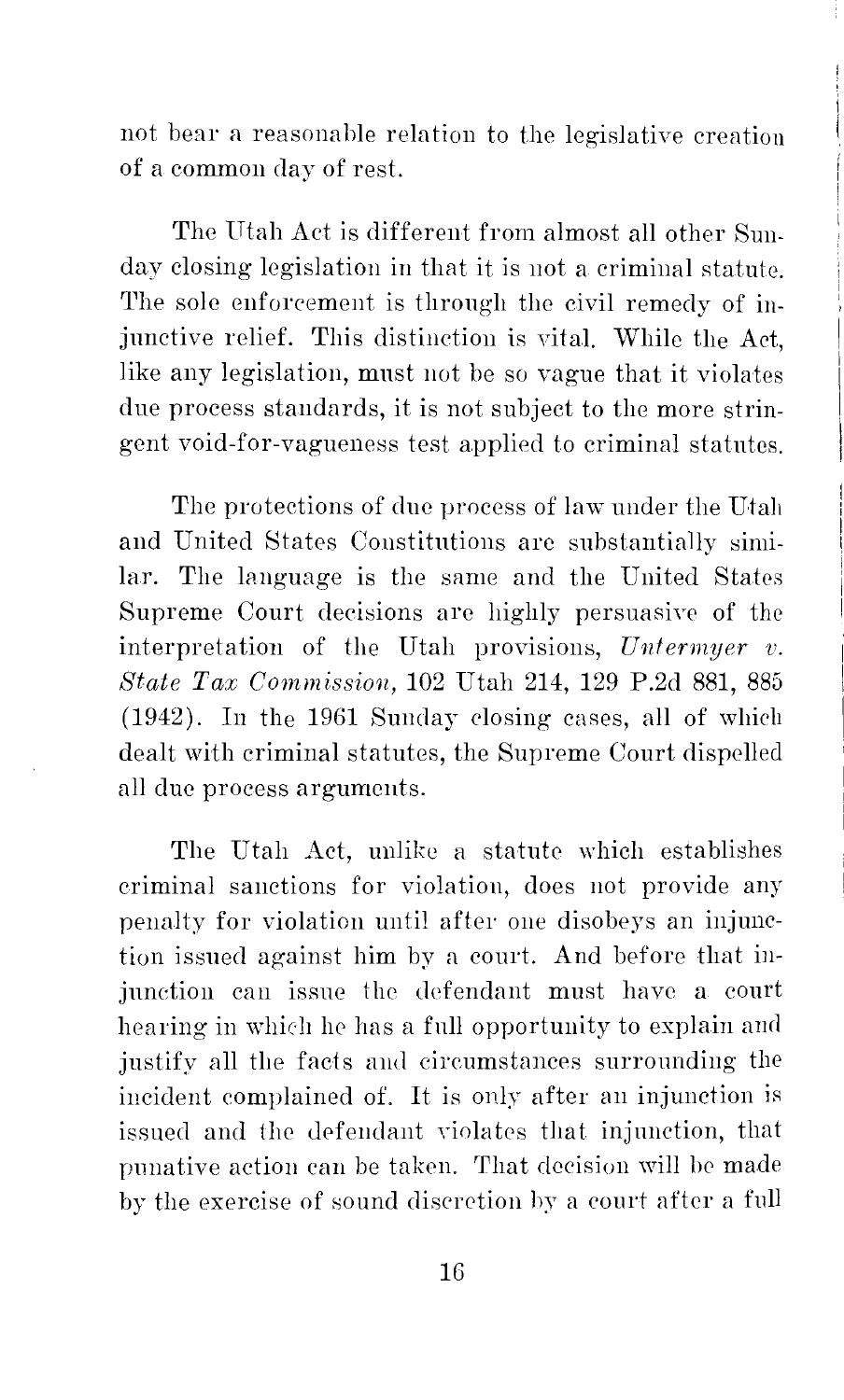understanding of the f a ct u a 1 situation, not by the mechanical application of rigid labels.

It is possible and even enticing to conjure up *ad absurdum* specific incidents of commercial activity to argue whether they come within this or that phrase of the Act. After such an exercise the Act seems a hodgepodge of unrelated, illogical, dissonant inclusions and exdusions. But the Act cannot be read phrase-by-phrase, ·word-by-word. Rather, it, like any other statute, must be read and interpreted as an interrelated whole, guided l)y the legislative purpose it seeks to accomplish and the dictates of common sense.

## **CONCLUSION**

For the foregoing reasons we respectfully submit that the Common Day of Rest Act is in all respects valid and constitutional. To arrive at this result the court need not and should not indulge in philosophical speculations as to the desirability of this type of legislation. That value and policy decision has heretofore been made through the due course of legislative action. Plaintiffs therefore request this Court to reverse the order of the lower court and to remand these cases for further interpretive proceedings consistent with this declaration.

Respectfully submitted,

H. R. Waldo, Jr. and Jack Lunt of JONES, WALDO, **HOLBROOK**  & McDONOUGH Attorneys for Plaintiff Skaggs Drug Centers, Inc.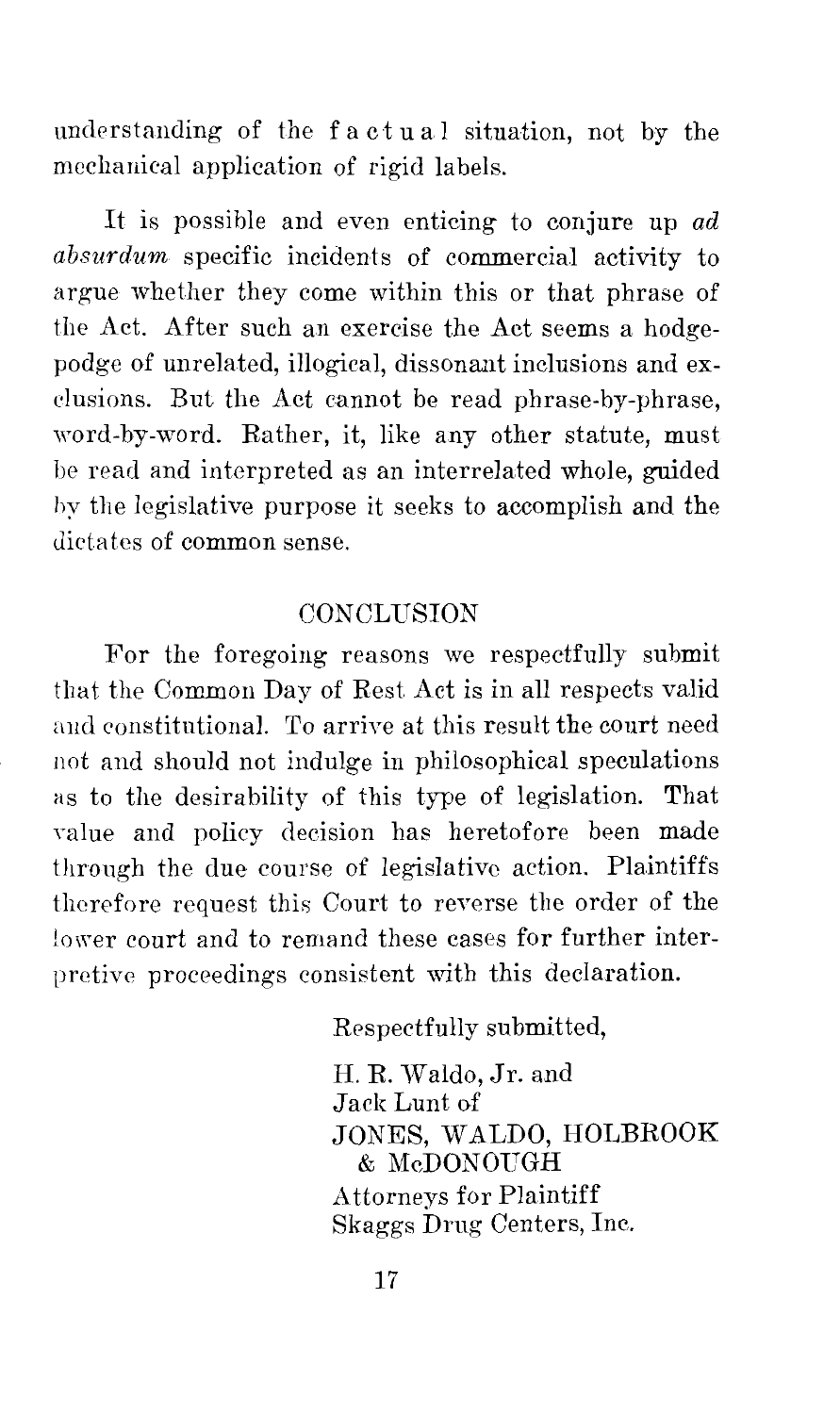#### APPENDIX

# CHAPTER 25, LAWS OF UTAH 1970

H. B. No. 8 (Passed January 31, 1970. In effect April 2, 1970)

#### SUNDAY CLOSING

*An Act Relating to the Establishment of Sunday as a Day of Rest; Providing for a General Prohibition Against the Performance of Labor or Selling on Sunday, For Exemptions From Such Prohibition, and For Definitions and Penalties; and Repealing Sections 76-55-1, 76-55-2 and 76-55-4, Utah Code Annotated 1953.* 

Be it enacted by the Legislature of the State of Utah:

Section 1. *Purpose of Act.* 

The legislature finds that Sunday has come to have special significance in the state of Utah and throughout the United States as a day of relaxation, entertainment, family activity and diversion from customary labors. Children and parents may be at home together on this day, there being traditionally no school in session and no general conduct of labor or business in the state. In rerent times there has been an increase in the general conduct of labor and business throughout the state on Sunday. The restriction of this tendency and the promotion of a uniform day of diversion and relaxation on the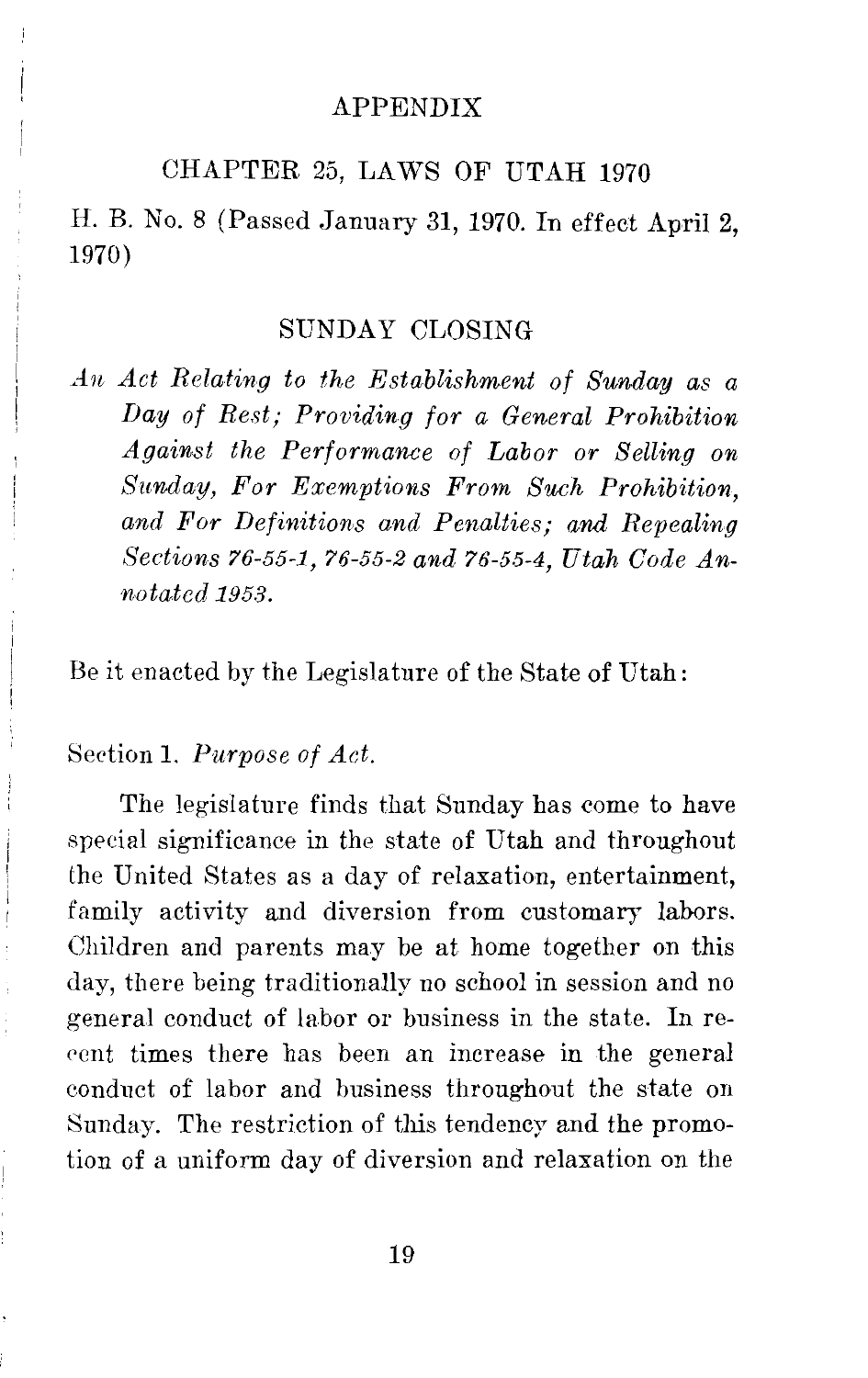day established by custom are determined to be legitimate subjects for regulation. This determination is based upon the legislature's finding that it is socially desirable to promote weekly rest from the routine of daily affairs and to promote family and social relaxation and entertainment on a uniform day. The legislature also finds it to be necessary in fulfillment of and consistent with these purposes to permit the conduct of certain labor and the sale of certain goods or services which are vital to the maintenance of basic functions of the community or which are necessary for the existence of facilities for diversion, recreation or relaxation. In addition, the legislature recognizes that some citizens of the state observe Saturday as the Sabbath and should not be unjustly affected by a common day of rest act. Because of the difficulties inherent in determining the good faith of religious belief or practice, it is deemed reasonable to eliminate the risk of such injustice by excepting from the general operation of such an act those who do not engage in their daily labors on Saturday. The legislature finds that the number of such persons or persons who would close their businesses on Saturday in order to he open on Sunday is small enough in this state that this exception does not impair the purposes of a uniform day of rest.

#### Section 2. *Act to be liberally construed.*

This act shall be liberally construed to carry out the objects and purposes and the derlarcd policy of the state of Utah as in this act set forth.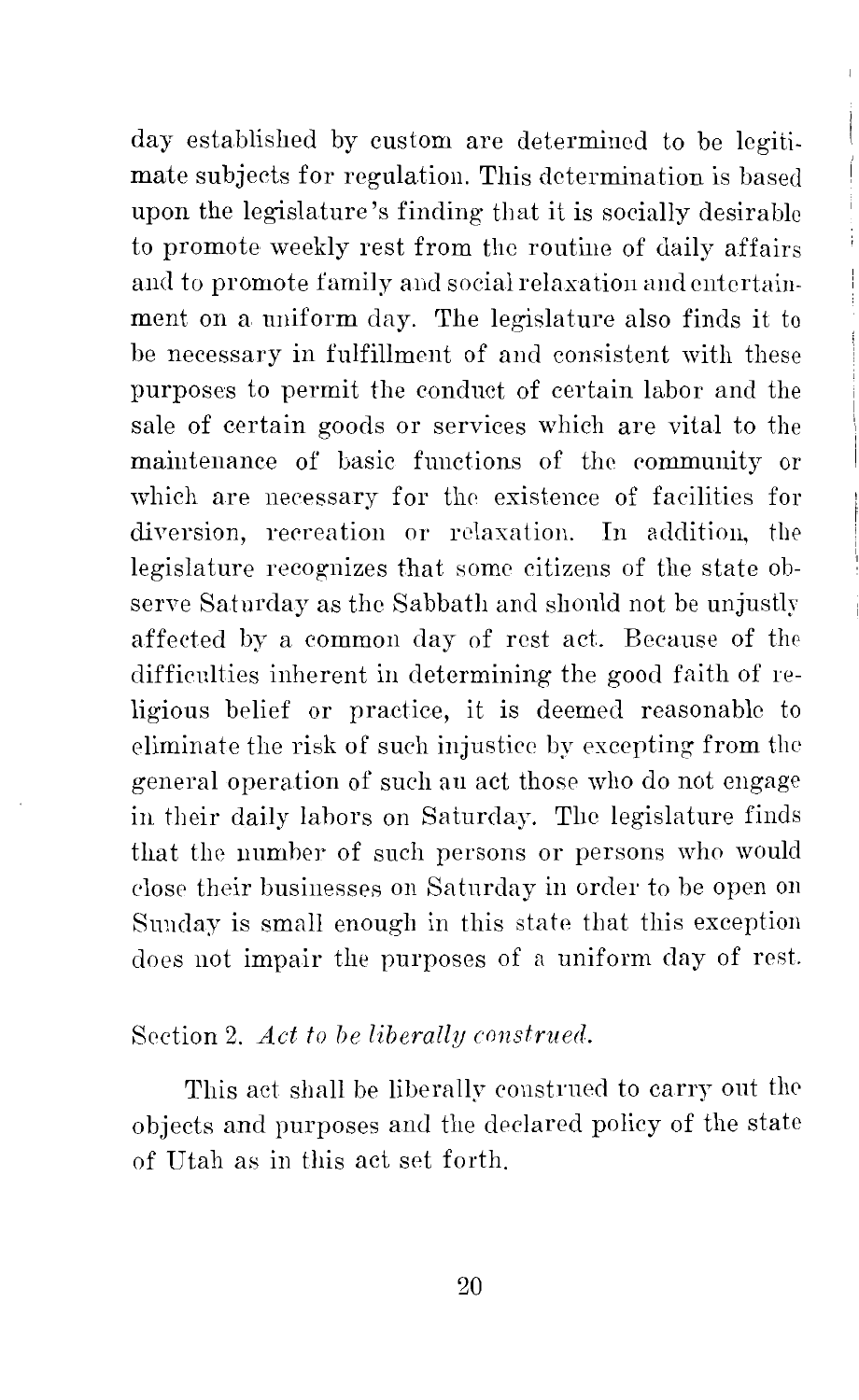# Section 3. *Definitions.*

As used in this act: (1) The words "Sunday" and ''Saturday'' mean that period of time between midnight at the beginning of such calendar day and the following midnight; (2) The phrases "business or labor for profit" and ''operate a place of business'' mean the rendering of services, performance of labor, or sale of goods as a primary vocational activity for consideration, and exclude:

(a) Labors of necessity voluntarily performed by one whose activity does not require his contract with the public;

(b) The activities of enterprises conducted solely for charitable or religious purposes;

( c) The activities of federal, state, municipal or local governmental departments or agencies, or their employees, acting in an official capacity;

(d) Activities engaged in for extraordinary purposes of an emergency nature; and,

( e) Isolated or occasional sales by persons not customarily engaged in the business of selling the goods or rendering the services concerned.

# Section 4. *Activities decrned unlawful.*

Sunday is hereby established as a day of diversion and relaxation in the state of Utah. Except as hereafter provided, it shall be unlawful on Sunday for any person, firm or corporation: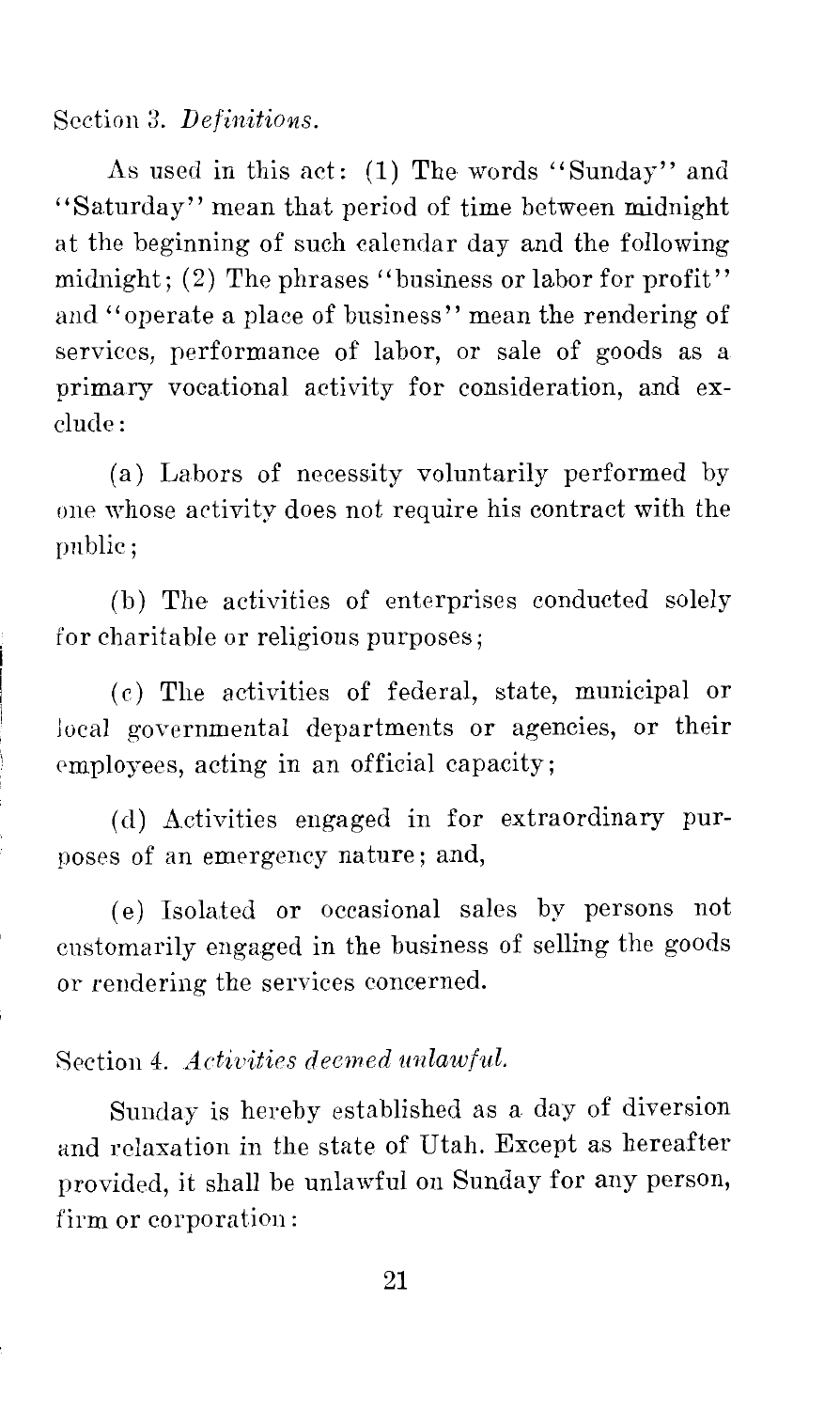(1) To engage in or conduct business or labor for profit in the usual manner and location, or to operate a place of business open to the public; or

(2) To cause, direct or require any employee or agent to engage in or conduct business or labor for profit in the usual manner and location, or to operate a place of business open to the public.

## Section 5. *Exceptions.*

The provisions of the preceding section shall not apply to:

( 1) The sale of goods or rendering of services necessary to the maintenance of health, safety and life, such as, by way of example and not by way of limitation, medical or hospital goods or services and prescription medicine.

( 2) The sale of goods or rendering of services essential or incidental to operations which are customarily continuous, seasonally or otherwise, such as airlines, railroads, taxicabs, bnslines or other transportation facilities: telephone, radio, television, or other communications facilities; power or water supplies and facilities or other public utilities; the extraction or processing of natural resources; manufacturing, processing or assembly plants whose equipment or processes require continuous operation.

 $(3)$  The sale of goods or rendering of services essential to travel by persons within or through the state, such as the rental of rooms or other living accommodations;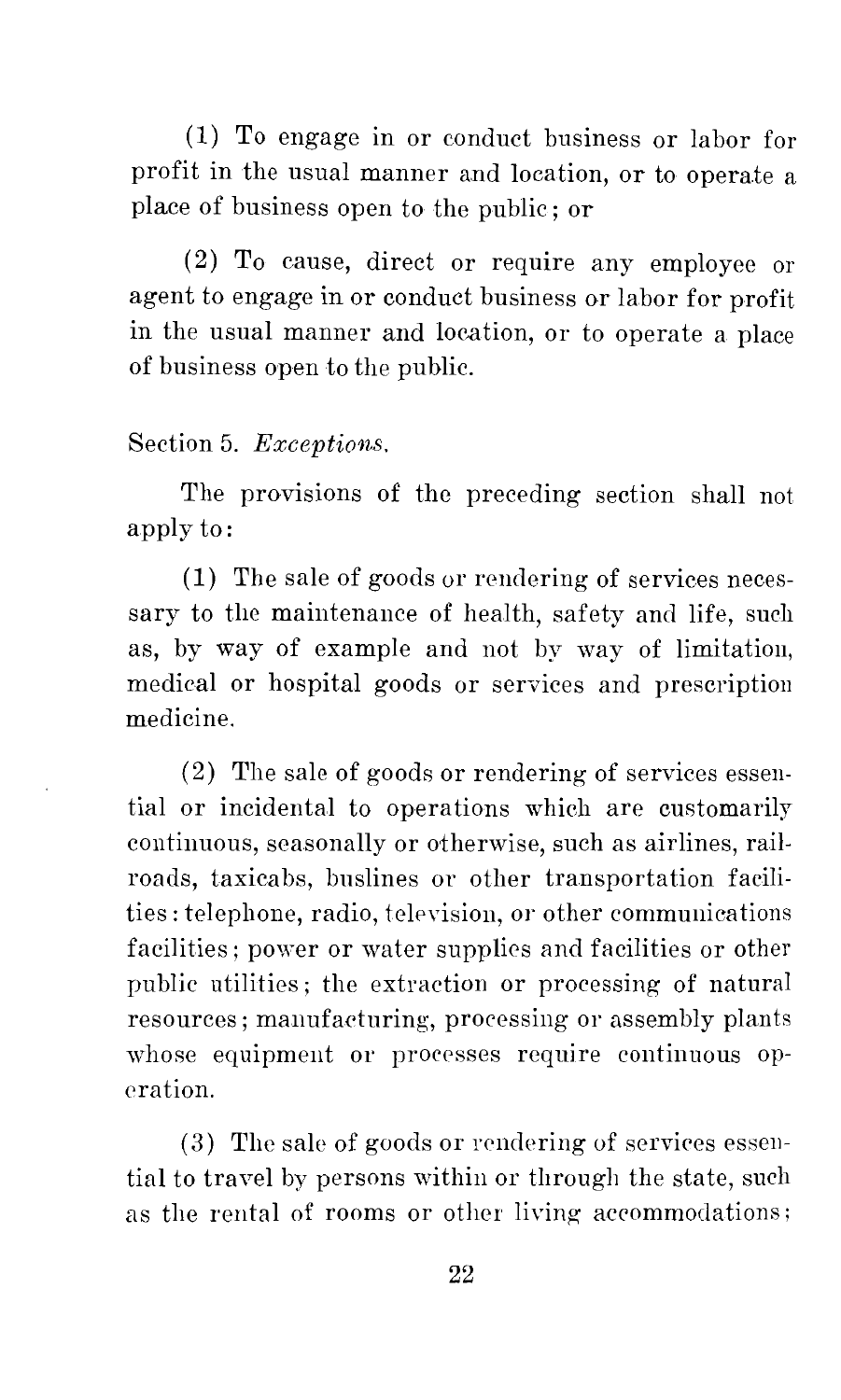sales of motor fuels and supplies or services customarily provided by automotive service stations; or sales of food or drink prepared for consumption on the premises where sold.

( 4) The sale of goods or rendering of services normally associated with or incidental to the operation of recreational, educational or entertainment facilities, such as newspapers or periodicals; beverages, tobacco products and confections; maintaining theatres, resorts, golf courses, libraries, educational forums, scenic and tourist attractions.

( 5) Persons, firms or corporations, who or which:

(a) Neither conduct nor require the conducting by others of any business or labor for profit on Saturday, either by themselves or through firms or corporations under their ownership or control; and

(b) File, without filing fee, a notice of intent to cease doing business on Saturday, specifying the owners of such business and the locations where such business or labor is conducted, with the county clerk in each county where such person, firm or corporation conducts its business.

#### Section 6. *Violation of act deemed public nuisance.*

The purpose of this act is to promote the health, recreation and welfare of the people of the state of Utah. Any violation of this act shall not be deemed a crime but